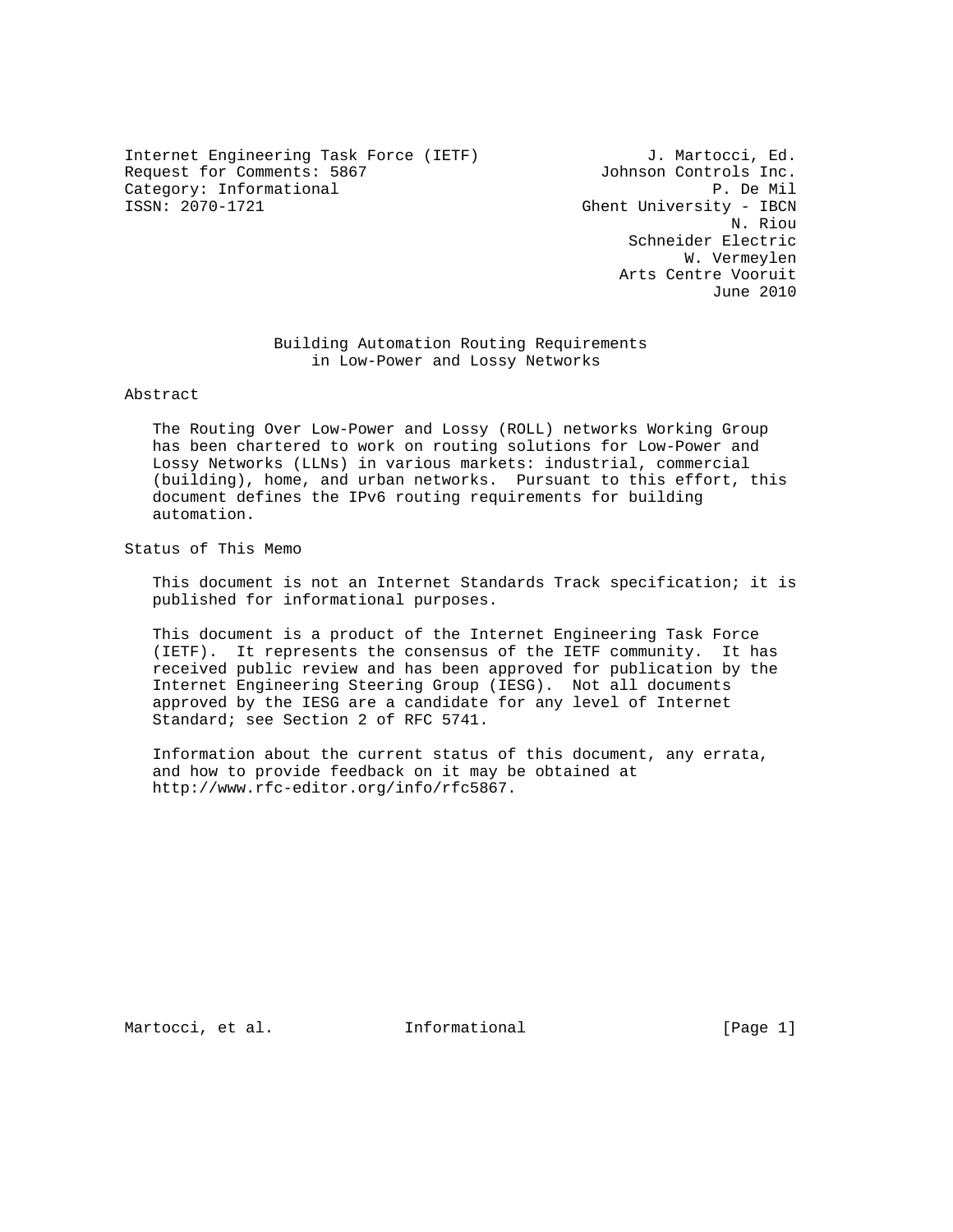### Copyright Notice

 Copyright (c) 2010 IETF Trust and the persons identified as the document authors. All rights reserved.

 This document is subject to BCP 78 and the IETF Trust's Legal Provisions Relating to IETF Documents (http://trustee.ietf.org/license-info) in effect on the date of publication of this document. Please review these documents carefully, as they describe your rights and restrictions with respect to this document. Code Components extracted from this document must include Simplified BSD License text as described in Section 4.e of the Trust Legal Provisions and are provided without warranty as described in the Simplified BSD License.

 This document may contain material from IETF Documents or IETF Contributions published or made publicly available before November 10, 2008. The person(s) controlling the copyright in some of this material may not have granted the IETF Trust the right to allow modifications of such material outside the IETF Standards Process. Without obtaining an adequate license from the person(s) controlling the copyright in such materials, this document may not be modified outside the IETF Standards Process, and derivative works of it may not be created outside the IETF Standards Process, except to format it for publication as an RFC or to translate it into languages other than English.

Martocci, et al. 1nformational [Page 2]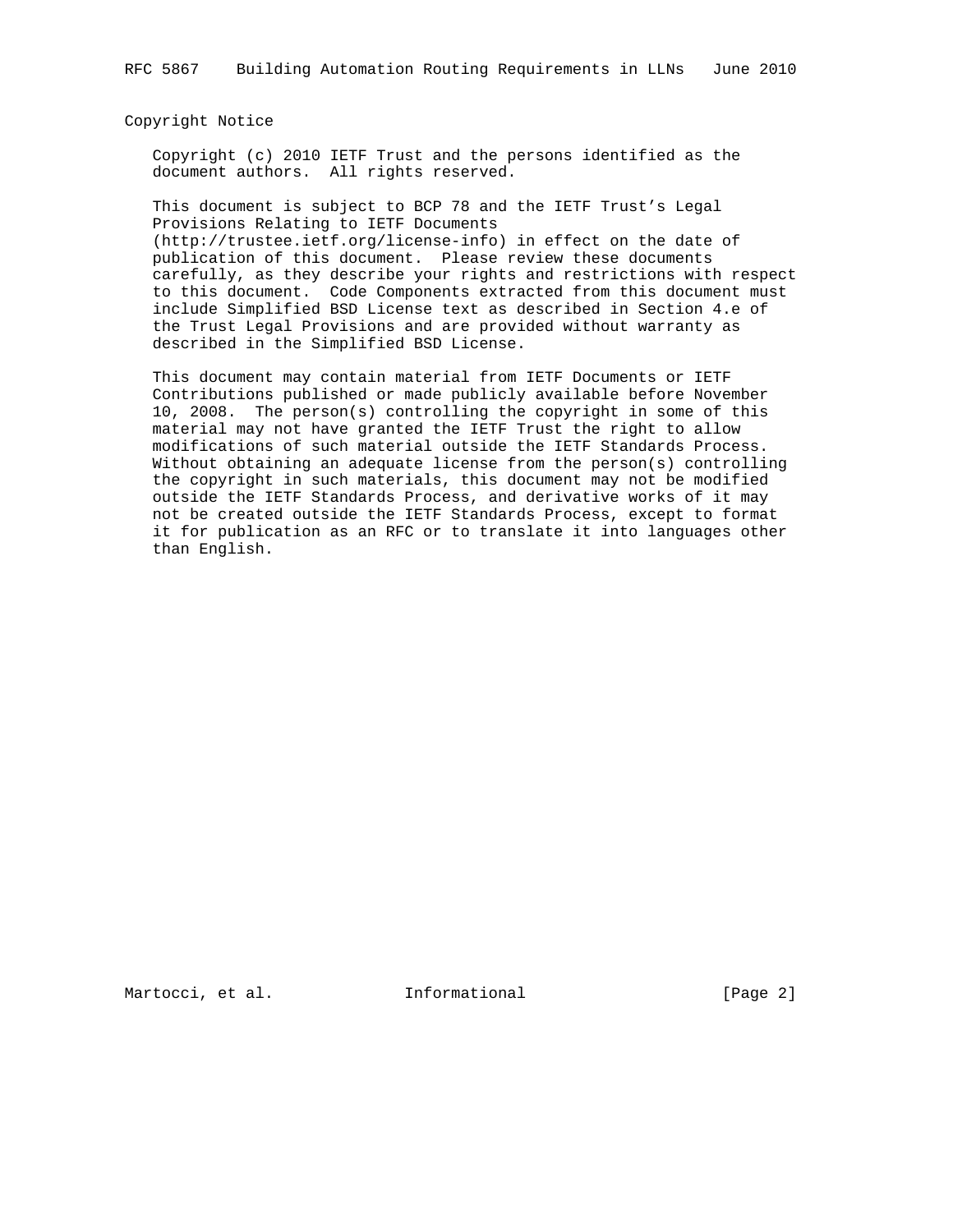| Table of Contents |  |
|-------------------|--|
|-------------------|--|

|  | 2.                                                                           |  |  |                                                |  |  |  |  |  |  |  |  |  |  |
|--|------------------------------------------------------------------------------|--|--|------------------------------------------------|--|--|--|--|--|--|--|--|--|--|
|  |                                                                              |  |  |                                                |  |  |  |  |  |  |  |  |  |  |
|  |                                                                              |  |  |                                                |  |  |  |  |  |  |  |  |  |  |
|  |                                                                              |  |  |                                                |  |  |  |  |  |  |  |  |  |  |
|  |                                                                              |  |  |                                                |  |  |  |  |  |  |  |  |  |  |
|  |                                                                              |  |  |                                                |  |  |  |  |  |  |  |  |  |  |
|  |                                                                              |  |  |                                                |  |  |  |  |  |  |  |  |  |  |
|  |                                                                              |  |  |                                                |  |  |  |  |  |  |  |  |  |  |
|  |                                                                              |  |  |                                                |  |  |  |  |  |  |  |  |  |  |
|  |                                                                              |  |  |                                                |  |  |  |  |  |  |  |  |  |  |
|  |                                                                              |  |  |                                                |  |  |  |  |  |  |  |  |  |  |
|  |                                                                              |  |  |                                                |  |  |  |  |  |  |  |  |  |  |
|  |                                                                              |  |  | 3.4.3. Lighting Device Density 10              |  |  |  |  |  |  |  |  |  |  |
|  |                                                                              |  |  | 3.4.4. Physical Security Device Density 10     |  |  |  |  |  |  |  |  |  |  |
|  |                                                                              |  |  |                                                |  |  |  |  |  |  |  |  |  |  |
|  |                                                                              |  |  | 5. Building Automation Routing Requirements 12 |  |  |  |  |  |  |  |  |  |  |
|  |                                                                              |  |  | 5.1. Device and Network Commissioning 12       |  |  |  |  |  |  |  |  |  |  |
|  |                                                                              |  |  | 5.1.1. Zero-Configuration Installation 12      |  |  |  |  |  |  |  |  |  |  |
|  |                                                                              |  |  |                                                |  |  |  |  |  |  |  |  |  |  |
|  |                                                                              |  |  |                                                |  |  |  |  |  |  |  |  |  |  |
|  |                                                                              |  |  |                                                |  |  |  |  |  |  |  |  |  |  |
|  |                                                                              |  |  |                                                |  |  |  |  |  |  |  |  |  |  |
|  |                                                                              |  |  | 5.2.2. Peer-to-Peer Communication 13           |  |  |  |  |  |  |  |  |  |  |
|  |                                                                              |  |  |                                                |  |  |  |  |  |  |  |  |  |  |
|  | 5.3.1. Mobile Device Requirements 14<br>5.4. Resource Constrained Devices 15 |  |  |                                                |  |  |  |  |  |  |  |  |  |  |
|  |                                                                              |  |  |                                                |  |  |  |  |  |  |  |  |  |  |
|  | 5.4.1. Limited Memory Footprint on Host Devices 15                           |  |  |                                                |  |  |  |  |  |  |  |  |  |  |
|  |                                                                              |  |  | 5.4.2. Limited Processing Power for Routers 15 |  |  |  |  |  |  |  |  |  |  |
|  |                                                                              |  |  |                                                |  |  |  |  |  |  |  |  |  |  |
|  |                                                                              |  |  |                                                |  |  |  |  |  |  |  |  |  |  |
|  |                                                                              |  |  |                                                |  |  |  |  |  |  |  |  |  |  |
|  |                                                                              |  |  |                                                |  |  |  |  |  |  |  |  |  |  |
|  |                                                                              |  |  |                                                |  |  |  |  |  |  |  |  |  |  |
|  |                                                                              |  |  |                                                |  |  |  |  |  |  |  |  |  |  |
|  |                                                                              |  |  |                                                |  |  |  |  |  |  |  |  |  |  |
|  |                                                                              |  |  |                                                |  |  |  |  |  |  |  |  |  |  |
|  |                                                                              |  |  |                                                |  |  |  |  |  |  |  |  |  |  |
|  |                                                                              |  |  | 5.7.4. Route Discovery Time 18                 |  |  |  |  |  |  |  |  |  |  |
|  |                                                                              |  |  |                                                |  |  |  |  |  |  |  |  |  |  |
|  |                                                                              |  |  | 5.7.6. Real-Time Performance Measures 18       |  |  |  |  |  |  |  |  |  |  |
|  |                                                                              |  |  |                                                |  |  |  |  |  |  |  |  |  |  |

Martocci, et al. 1nformational 1999 [Page 3]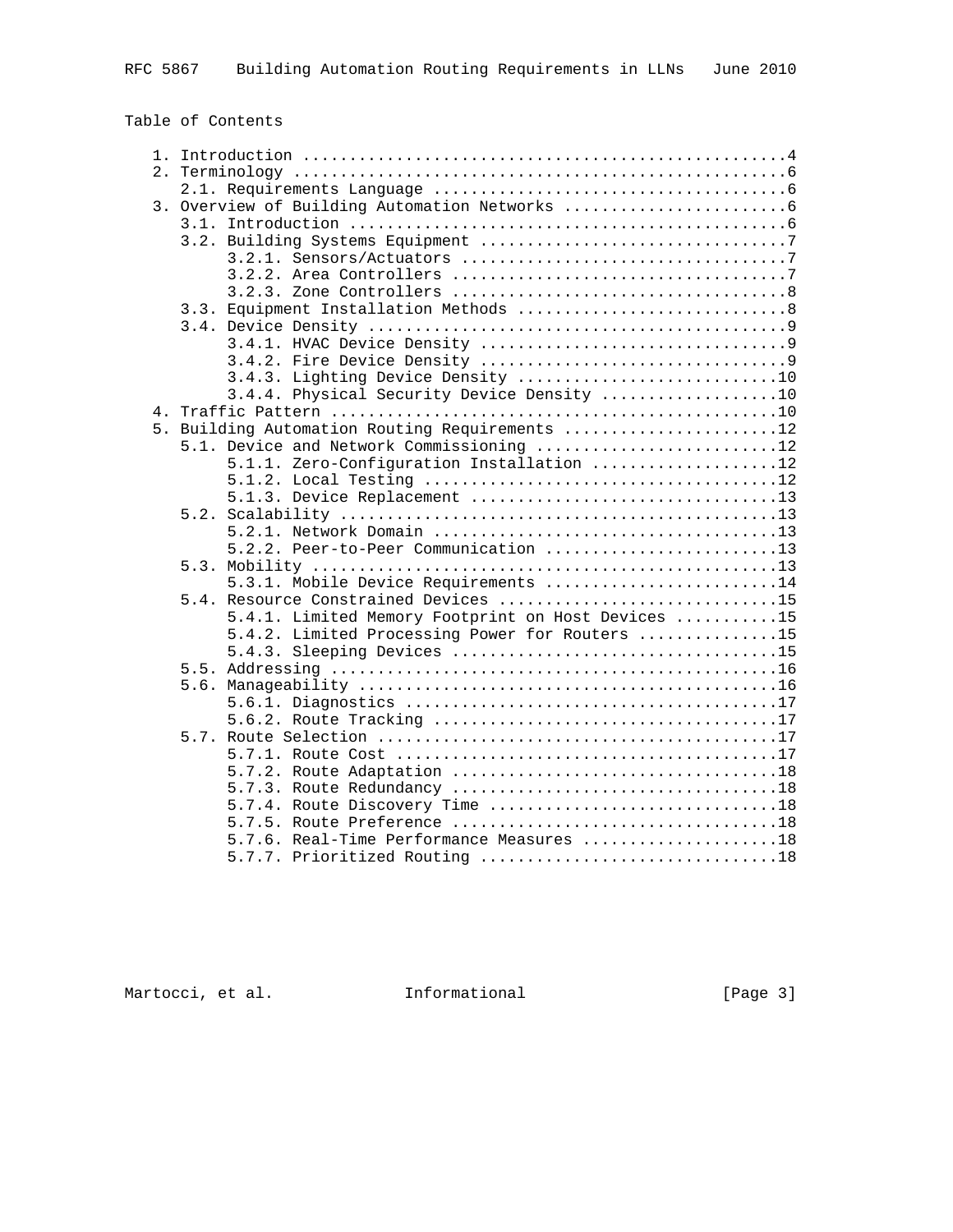| 5.8.1. Building Security Use Case 19                           |
|----------------------------------------------------------------|
|                                                                |
|                                                                |
| 5.8.4. Disparate Security Policies 21                          |
| 5.8.5. Routing Security Policies to Sleeping Devices 21        |
|                                                                |
|                                                                |
|                                                                |
|                                                                |
|                                                                |
| Appendix A. Additional Building Requirements 23                |
| A.1. Additional Commercial Product Requirements 23             |
| A.1.1. Wired and Wireless Implementations 23                   |
|                                                                |
| A.2. Additional Installation and Commissioning Requirements 23 |
| A.2.1. Unavailability of an IP Network 23                      |
|                                                                |
|                                                                |
| A.3.2. Interference Mitigation 23                              |
| A.3.3. Packet Reliability 24                                   |
| A.3.4. Merging Commissioned Islands 24                         |
| A.3.5. Adjustable Routing Table Sizes 24                       |
| A.3.6. Automatic Gain Control 24                               |
| A.3.7. Device and Network Integrity 24                         |
| A.4. Additional Performance Requirements 24                    |
| A.4.1. Data Rate Performance 24                                |
|                                                                |
|                                                                |

## 1. Introduction

 The Routing Over Low-Power and Lossy (ROLL) networks Working Group has been chartered to work on routing solutions for Low-Power and Lossy Networks (LLNs) in various markets: industrial, commercial (building), home, and urban networks. Pursuant to this effort, this document defines the IPv6 routing requirements for building automation.

 Commercial buildings have been fitted with pneumatic, and subsequently electronic, communication routes connecting sensors to their controllers for over one hundred years. Recent economic and technical advances in wireless communication allow facilities to increasingly utilize a wireless solution in lieu of a wired solution, thereby reducing installation costs while maintaining highly reliant communication.

Martocci, et al. 1nformational 1999 [Page 4]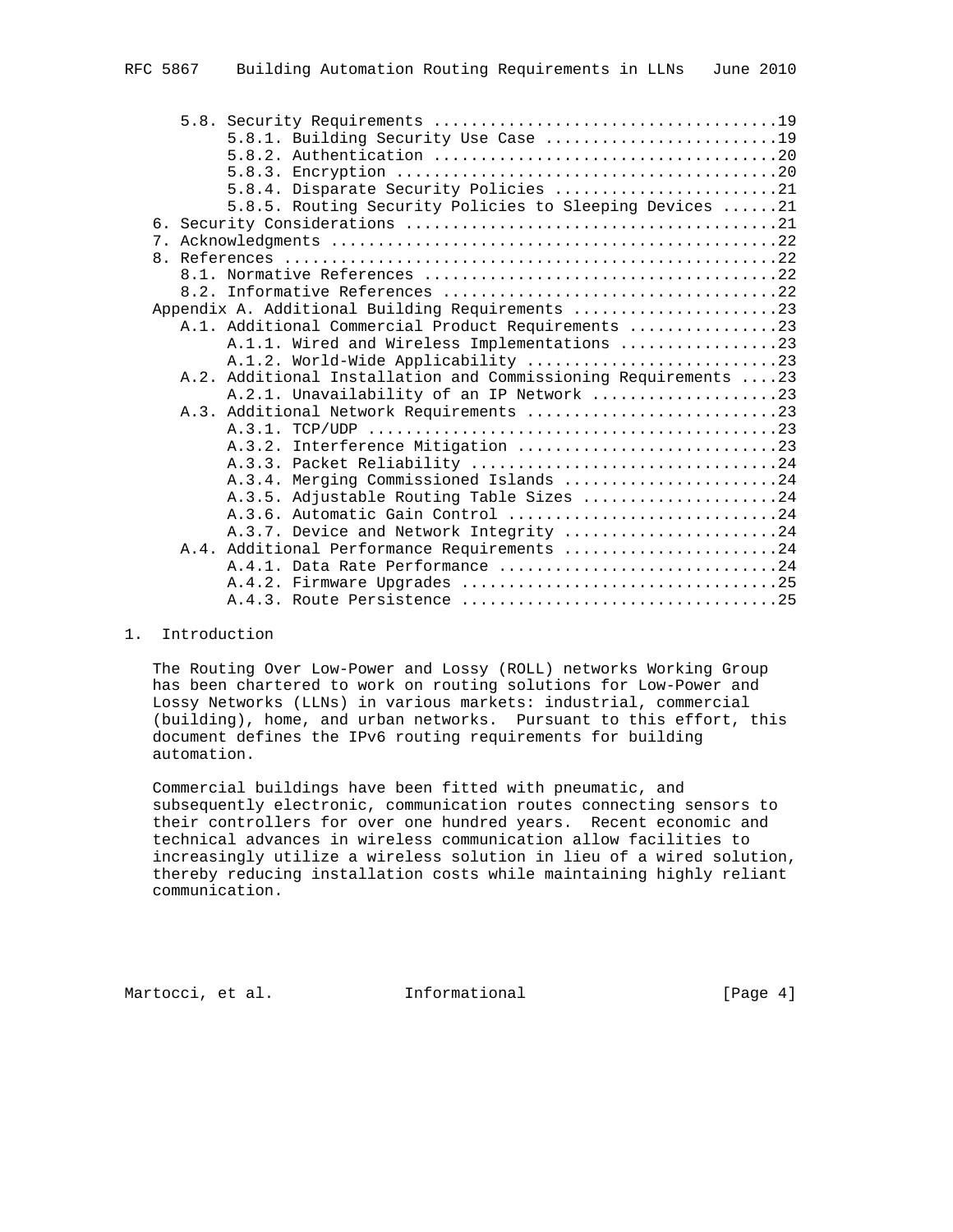The cost benefits and ease of installation of wireless sensors allow customers to further instrument their facilities with additional sensors, providing tighter control while yielding increased energy savings.

 Wireless solutions will be adapted from their existing wired counterparts in many of the building applications including, but not limited to, heating, ventilation, and air conditioning (HVAC); lighting; physical security; fire; and elevator/lift systems. These devices will be developed to reduce installation costs while increasing installation and retrofit flexibility, as well as increasing the sensing fidelity to improve efficiency and building service quality.

 Sensing devices may be battery-less, battery-powered, or mains powered. Actuators and area controllers will be mains-powered. Due to building code and/or device density (e.g., equipment room), it is envisioned that a mix of wired and wireless sensors and actuators will be deployed within a building.

 Building management systems (BMSs) are deployed in a large set of vertical markets including universities, hospitals, government facilities, kindergarten through high school (K-12), pharmaceutical manufacturing facilities, and single-tenant or multi-tenant office buildings. These buildings range in size from 100K-sq.-ft. structures (5-story office buildings), to 1M-sq.-ft. skyscrapers (100-story skyscrapers), to complex government facilities such as the Pentagon. The described topology is meant to be the model to be used in all of these types of environments but clearly must be tailored to the building class, building tenant, and vertical market being served.

 Section 3 describes the necessary background to understand the context of building automation including the sensor, actuator, area controller, and zone controller layers of the topology; typical device density; and installation practices.

 Section 4 defines the traffic flow of the aforementioned sensors, actuators, and controllers in commercial buildings.

 Section 5 defines the full set of IPv6 routing requirements for commercial buildings.

Martocci, et al. 1nformational 1999 [Page 5]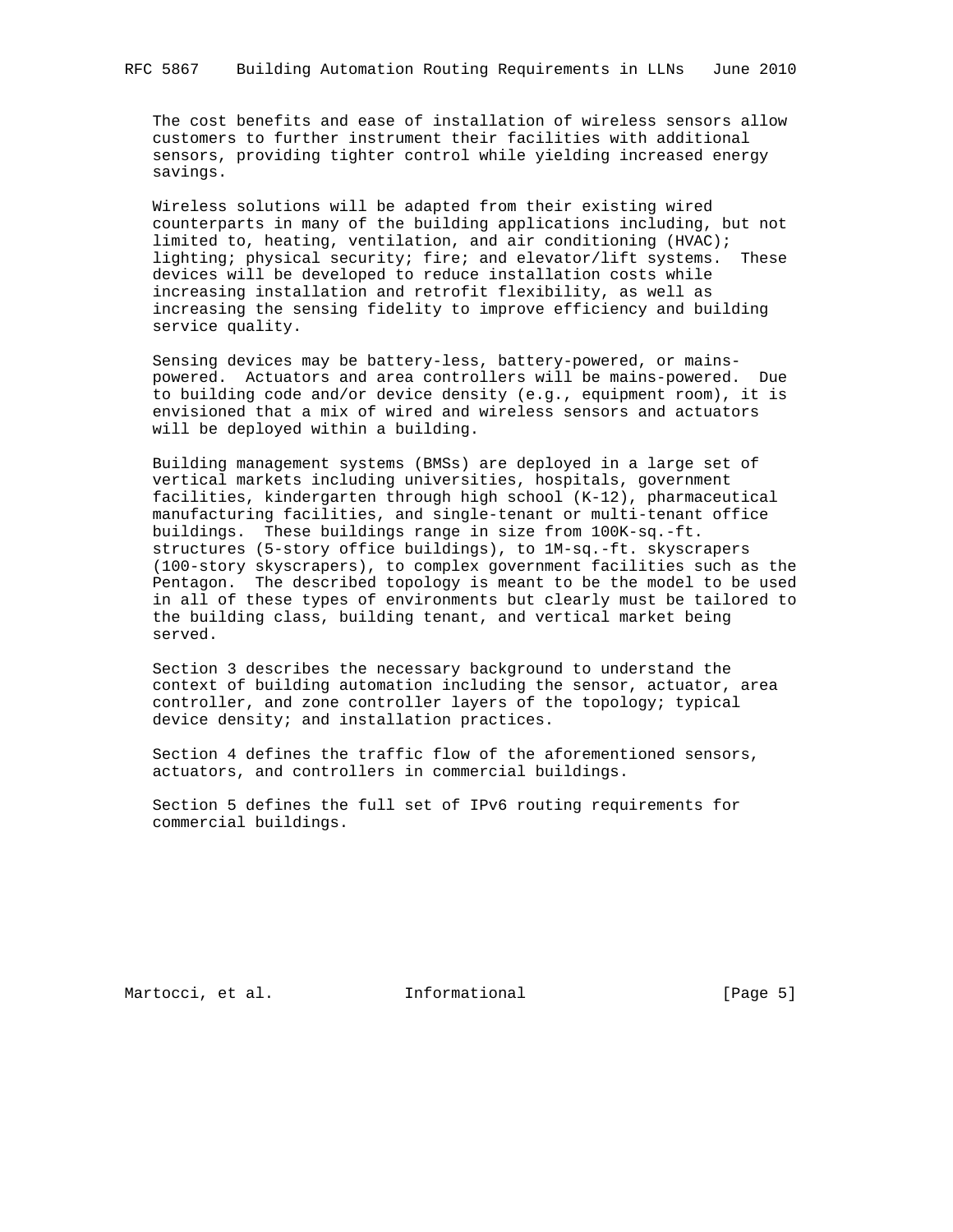Appendix A documents important commercial building requirements that are out of scope for routing yet will be essential to the final acceptance of the protocols used within the building.

 Section 3 and Appendix A are mainly included for educational purposes.

 The expressed aim of this document is to provide the set of IPv6 routing requirements for LLNs in buildings, as described in Section 5.

2. Terminology

 For a description of the terminology used in this specification, please see [ROLL-TERM].

2.1. Requirements Language

 The key words "MUST", "MUST NOT", "REQUIRED", "SHALL", "SHALL NOT", "SHOULD", "SHOULD NOT", "RECOMMENDED", "MAY", and "OPTIONAL" in this document are to be interpreted as described in [RFC2119].

3. Overview of Building Automation Networks

## 3.1. Introduction

 To understand the network systems requirements of a building management system in a commercial building, this document uses a framework to describe the basic functions and composition of the system. A BMS is a hierarchical system of sensors, actuators, controllers, and user interface devices that interoperate to provide a safe and comfortable environment while constraining energy costs.

 A BMS is divided functionally across different but interrelated building subsystems such as heating, ventilation, and air conditioning (HVAC); fire; security; lighting; shutters; and elevator/lift control systems, as denoted in Figure 1.

 Much of the makeup of a BMS is optional and installed at the behest of the customer. Sensors and actuators have no standalone functionality. All other devices support partial or complete standalone functionality. These devices can optionally be tethered to form a more cohesive system. The customer requirements dictate the level of integration within the facility. This architecture provides excellent fault tolerance since each node is designed to operate in an independent mode if the higher layers are unavailable.

Martocci, et al. 1nformational 1999 [Page 6]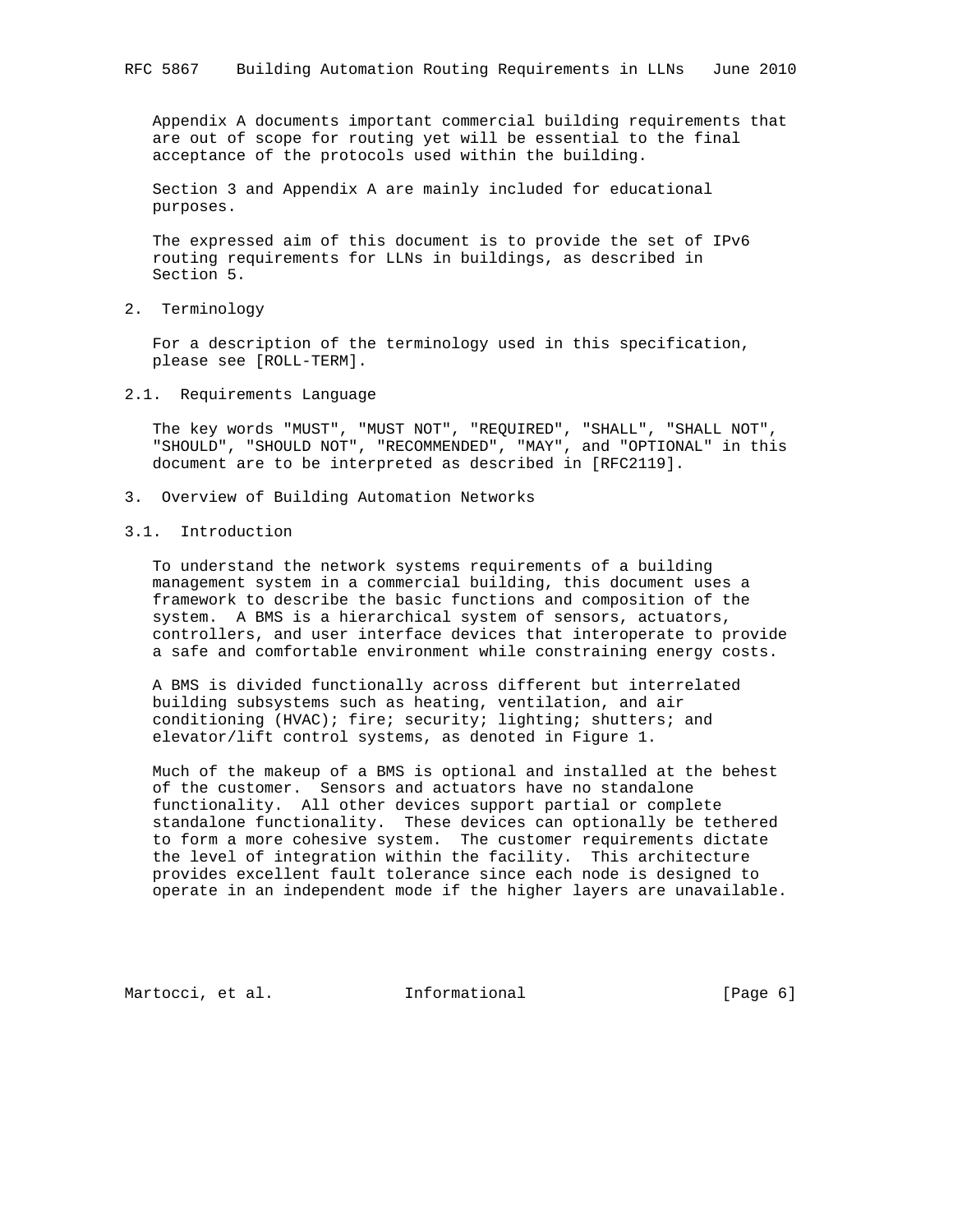|               | $\overline{+}$ |              |        |             |        |             |           |             |         |        |             |  |             | $-+$ |
|---------------|----------------|--------------|--------|-------------|--------|-------------|-----------|-------------|---------|--------|-------------|--|-------------|------|
| Bldg App'ns   |                |              |        |             |        |             |           |             |         |        |             |  |             |      |
|               |                |              |        |             |        |             |           |             |         |        |             |  |             |      |
| Building Cntl |                |              |        |             |        | $\rm S$     | $\sim$ 1. | L           |         |        | $\rm S$     |  | Е           |      |
|               |                |              |        |             |        | Е           |           | I           | $\perp$ |        | Η           |  | L           |      |
| Area Control  |                | $\rm H$      | $\Box$ | $\rm F$     | $\Box$ | $\mathsf C$ |           | ${\bf G}$   |         |        | U           |  | $\mathbf E$ |      |
|               |                | V            | $\Box$ | $\mathbf T$ |        | U           |           | $\rm H$     |         |        | T           |  | V           |      |
| Zone Control  |                | Α            |        | $\mathbb R$ |        | R           |           | $\mathbf T$ |         | $\Box$ | $\mathbf T$ |  | Α           |      |
|               |                | $\mathsf{C}$ |        | Е           |        | I           |           | I           |         | $\Box$ | $\mathbf E$ |  | Т           |      |
| Actuators     |                |              |        |             |        | $\mathbf T$ |           | $\rm N$     |         |        | $\mathbb R$ |  | $\circ$     |      |
|               |                |              |        |             |        | Υ           |           | G           |         |        | $\rm S$     |  | $\mathbb R$ |      |
| Sensors       |                |              |        |             |        |             |           |             |         |        |             |  |             |      |
|               | $^+$           |              |        |             |        |             |           |             |         |        |             |  |             | - +  |
|               |                |              |        |             |        |             |           |             |         |        |             |  |             |      |

Figure 1: Building Systems and Devices

## 3.2. Building Systems Equipment

## 3.2.1. Sensors/Actuators

 As Figure 1 indicates, a BMS may be composed of many functional stacks or silos that are interoperably woven together via building applications. Each silo has an array of sensors that monitor the environment and actuators that modify the environment, as determined by the upper layers of the BMS topology. The sensors typically are at the edge of the network structure, providing environmental data for the system. The actuators are the sensors' counterparts, modifying the characteristics of the system, based on the sensor data and the applications deployed.

## 3.2.2. Area Controllers

 An area describes a small physical locale within a building, typically a room. HVAC (temperature and humidity) and lighting (room lighting, shades, solar loads) vendors oftentimes deploy area controllers. Area controllers are fed by sensor inputs that monitor

Martocci, et al. 1nformational 1999 [Page 7]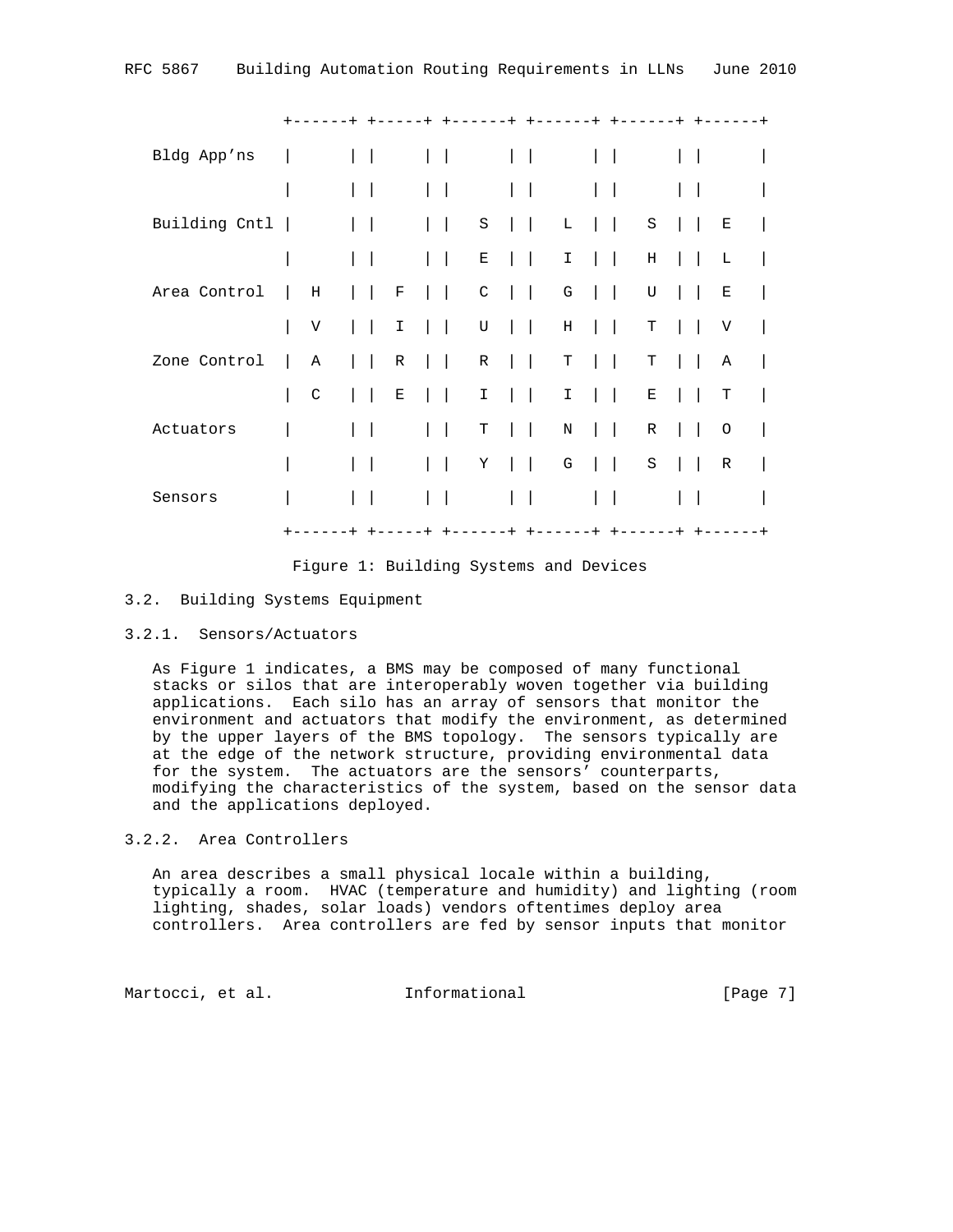the environmental conditions within the room. Common sensors found in many rooms that feed the area controllers include temperature, occupancy, lighting load, solar load, and relative humidity. Sensors found in specialized rooms (such as chemistry labs) might include air flow, pressure, and CO2 and CO particle sensors. Room actuation includes temperature setpoint, lights, and blinds/curtains.

## 3.2.3. Zone Controllers

 Zone controllers support a similar set of characteristics to area controllers, albeit for an extended space. A zone is normally a logical grouping or functional division of a commercial building. A zone may also coincidentally map to a physical locale such as a floor.

 Zone controllers may have direct sensor inputs (smoke detectors for fire), controller inputs (room controllers for air handlers in HVAC), or both (door controllers and tamper sensors for security). Like area/room controllers, zone controllers are standalone devices that operate independently or may be attached to the larger network for more synergistic control.

## 3.3. Equipment Installation Methods

 A BMS is installed very differently from most other IT networks. IT networks are typically installed as an overlay onto the existing environment and are installed from the inside out. That is, the network wiring infrastructure is installed; the switches, routers, and servers are connected and made operational; and finally, the endpoints (e.g., PCs, VoIP phones) are added.

 BMSs, on the other hand, are installed from the outside in. That is, the endpoints (thermostats, lights, smoke detectors) are installed in the spaces first; local control is established in each room and tested for proper operation. The individual rooms are later lashed together into a subsystem (e.g., lighting). The individual subsystems (e.g., lighting, HVAC) then coalesce. Later, the entire system may be merged onto the enterprise network.

 The rationale for this is partly due to the different construction trades having access to a building under construction at different times. The sheer size of a building often dictates that even a single trade may have multiple independent teams working simultaneously. Furthermore, the HVAC, lighting, and fire systems must be fully operational before the building can obtain its occupancy permit. Hence, the BMS must be in place and configured well before any of the IT servers (DHCP; Authentication, Authorization, and Accounting (AAA); DNS; etc.) are operational.

Martocci, et al. 1nformational 1999 [Page 8]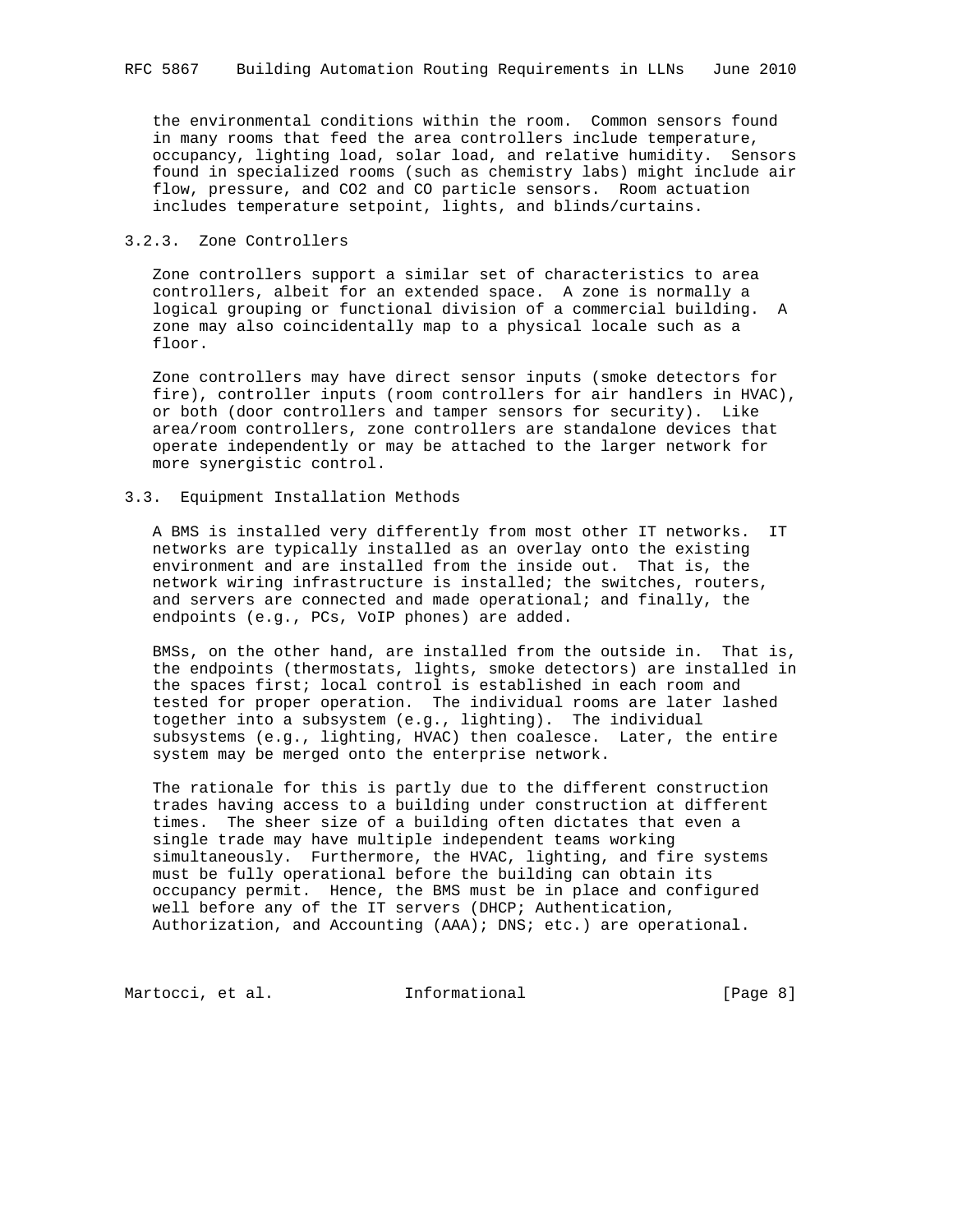This implies that the BMS cannot rely on the availability of the IT network infrastructure or application servers. Rather, the BMS installation should be planned to dovetail into the IT system once the IT system is available for easy migration onto the IT network. Front-end planning of available switch ports, cable runs, access point (AP) placement, firewalls, and security policies will facilitate this adoption.

### 3.4. Device Density

 Device density differs, depending on the application and as dictated by the local building code requirements. The following subsections detail typical installation densities for different applications.

## 3.4.1. HVAC Device Density

 HVAC room applications typically have sensors/actuators and controllers spaced about 50 ft. apart. In most cases, there is a 3:1 ratio of sensors/actuators to controllers. That is, for each room there is an installed temperature sensor, flow sensor, and damper actuator for the associated room controller.

 HVAC equipment room applications are quite different. An air handler system may have a single controller with up to 25 sensors and actuators within 50 ft. of the air handler. A chiller or boiler is also controlled with a single equipment controller instrumented with 25 sensors and actuators. Each of these devices would be individually addressed since the devices are mandated or optional as defined by the specified HVAC application. Air handlers typically serve one or two floors of the building. Chillers and boilers may be installed per floor, but many times they service a wing, building, or the entire complex via a central plant.

 These numbers are typical. In special cases, such as clean rooms, operating rooms, pharmaceutical facilities, and labs, the ratio of sensors to controllers can increase by a factor of three. Tenant installations such as malls would opt for packaged units where much of the sensing and actuation is integrated into the unit; here, a single device address would serve the entire unit.

## 3.4.2. Fire Device Density

 Fire systems are much more uniformly installed, with smoke detectors installed about every 50 ft. This is dictated by local building codes. Fire pull boxes are installed uniformly about every 150 ft. A fire controller will service a floor or wing. The fireman's fire panel will service the entire building and typically is installed in the atrium.

Martocci, et al. 1nformational 1999 [Page 9]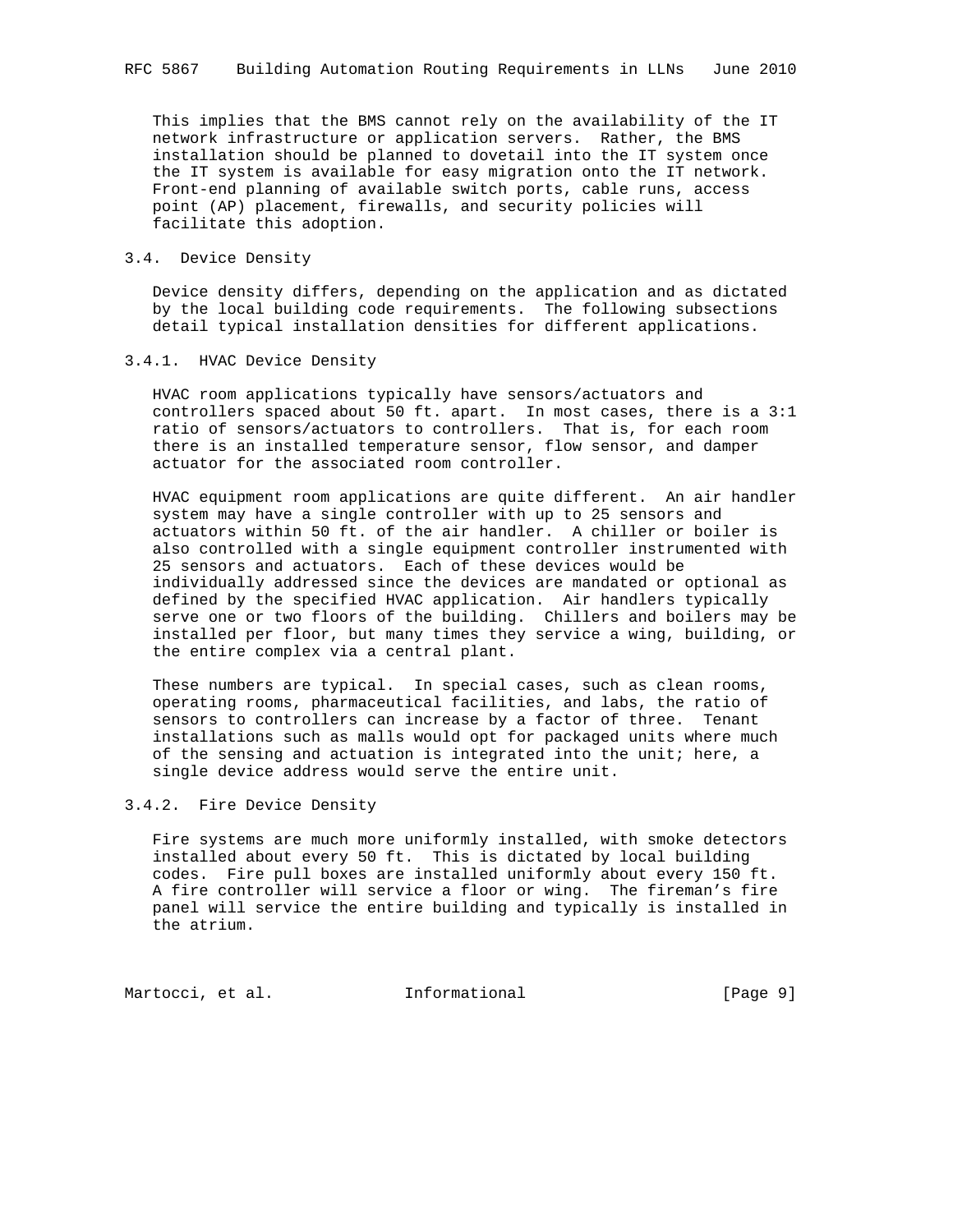# 3.4.3. Lighting Device Density

 Lighting is also very uniformly installed, with ballasts installed approximately every 10 ft. A lighting panel typically serves 48 to 64 zones. Wired systems tether many lights together into a single zone. Wireless systems configure each fixture independently to increase flexibility and reduce installation costs.

## 3.4.4. Physical Security Device Density

 Security systems are non-uniformly oriented, with heavy density near doors and windows and lighter density in the building's interior space.

 The recent influx of interior and perimeter camera systems is increasing the security footprint. These cameras are atypical endpoints requiring up to 1 megabit/second (Mbit/s) data rates per camera, as contrasted by the few kbit/s needed by most other BMS sensing equipment. Previously, camera systems had been deployed on proprietary wired high-speed networks. More recent implementations utilize wired or wireless IP cameras integrated into the enterprise LAN.

## 4. Traffic Pattern

 The independent nature of the automation subsystems within a building can significantly affect network traffic patterns. Much of the real time sensor environmental data and actuator control stays within the local LLN environment, while alarms and other event data will percolate to higher layers.

 Each sensor in the LLN unicasts point to point (P2P) about 200 bytes of sensor data to its associated controller each minute and expects an application acknowledgment unicast returned from the destination. Each controller unicasts messages at a nominal rate of 6 kbit/minute to peer or supervisory controllers. Thirty percent of each node's packets are destined for other nodes within the LLN. Seventy percent of each node's packets are destined for an aggregation device (multipoint to point (MP2P)) and routed off the LLN. These messages also require a unicast acknowledgment from the destination. The above values assume direct node-to-node communication; meshing and error retransmissions are not considered.

 Multicasts (point to multipoint (P2MP)) to all nodes in the LLN occur for node and object discovery when the network is first commissioned. This data is typically a one-time bind that is henceforth persisted. Lighting systems will also readily use multicasting during normal operations to turn banks of lights "on" and "off" simultaneously.

Martocci, et al. 1nformational [Page 10]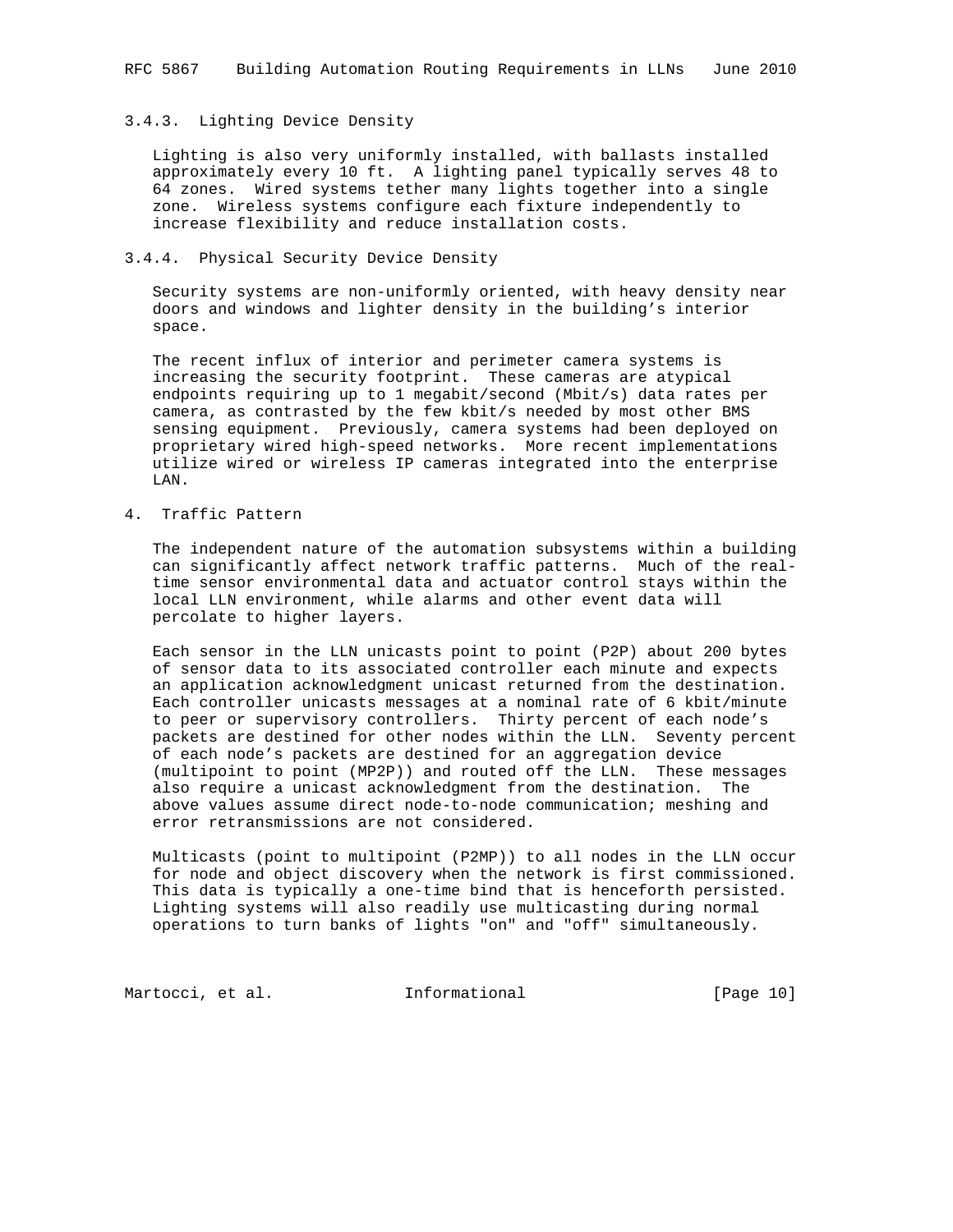BMSs may be either polled or event-based. Polled data systems will generate a uniform and constant packet load on the network. Polled architectures, however, have proven not to be scalable. Today, most vendors have developed event-based systems that pass data on event. These systems are highly scalable and generate low data on the network at quiescence. Unfortunately, the systems will generate a heavy load on startup since all initial sensor data must migrate to the controller level. They also will generate a temporary but heavy load during firmware upgrades. This latter load can normally be mitigated by performing these downloads during off-peak hours.

 Devices will also need to reference peers periodically for sensor data or to coordinate operation across systems. Normally, though, data will migrate from the sensor level upwards through the local and area levels, and then to the supervisory level. Traffic bottlenecks will typically form at the funnel point from the area controllers to the supervisory controllers.

 Initial system startup after a controlled outage or unexpected power failure puts tremendous stress on the network and on the routing algorithms. A BMS is comprised of a myriad of control algorithms at the room, area, zone, and enterprise layers. When these control algorithms are at quiescence, the real-time data rate is small, and the network will not saturate. An overall network traffic load of 6 kbit/s is typical at quiescence. However, upon any power loss, the control loops and real-time data quickly atrophy. A short power disruption of only 10 minutes may have a long-term deleterious impact on the building control systems, taking many hours to regain proper control. Control applications that cannot handle this level of disruption (e.g., hospital operating rooms) must be fitted with a secondary power source.

 Power disruptions are unexpected and in most cases will immediately impact lines-powered devices. Power disruptions, however, are transparent to battery-powered devices. These devices will continue to attempt to access the LLN during the outage. Battery-powered devices designed to buffer data that has not been delivered will further stress network operations when power returns.

 Upon restart, lines-powered devices will naturally dither due to primary equipment delays or variance in the device self-tests. However, most lines-powered devices will be ready to access the LLN network within 10 seconds of power-up. Empirical testing indicates that routes acquired during startup will tend to be very oblique since the available neighbor lists are incomplete. This demands an adaptive routing protocol to allow for route optimization as the network stabilizes.

Martocci, et al. 1nformational 1999 [Page 11]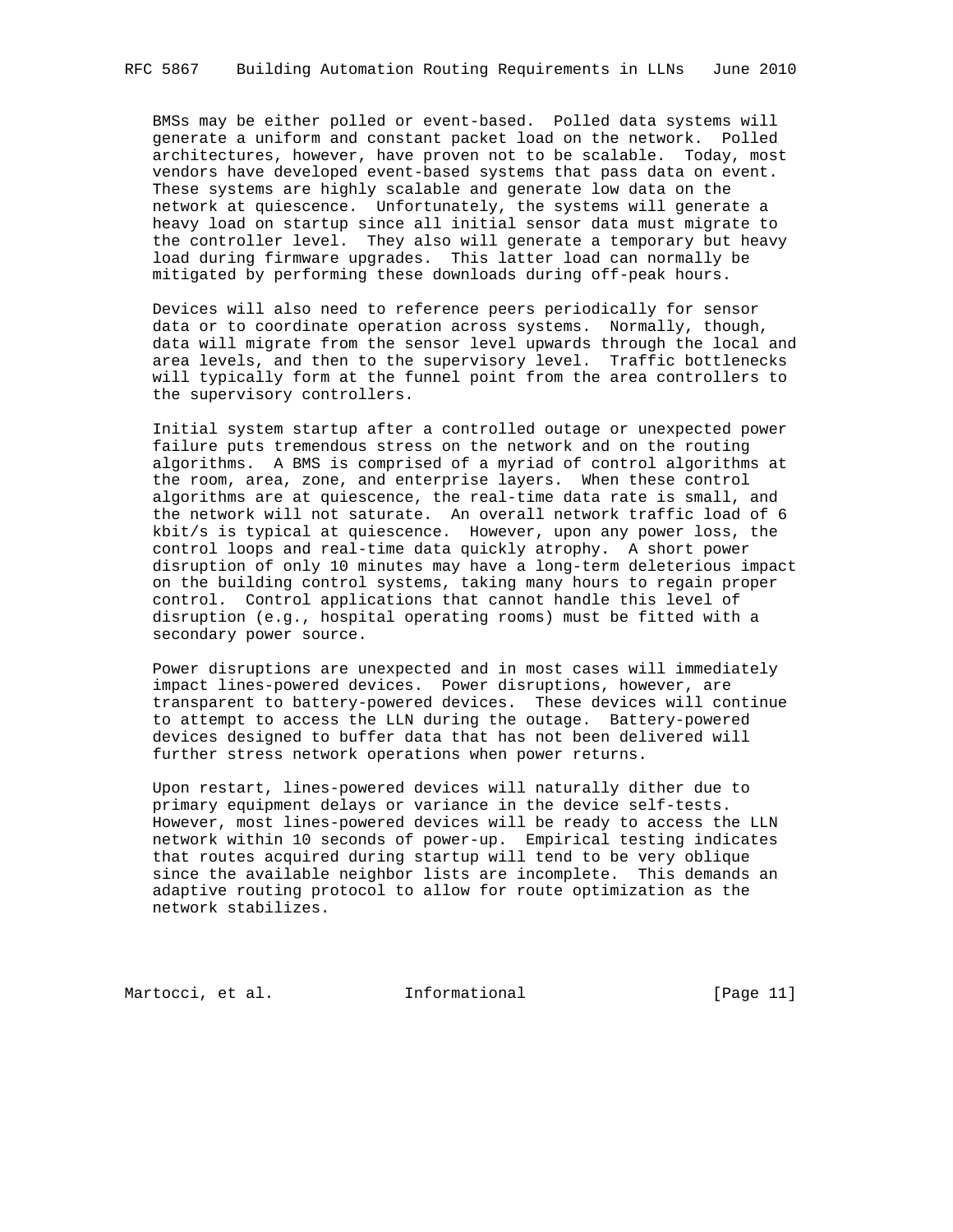### 5. Building Automation Routing Requirements

 Following are the building automation routing requirements for networks used to integrate building sensor, actuator, and control products. These requirements are written not presuming any preordained network topology, physical media (wired), or radio technology (wireless).

## 5.1. Device and Network Commissioning

 Building control systems typically are installed and tested by electricians having little computer knowledge and no network communication knowledge whatsoever. These systems are often installed during the building construction phase, before the drywall and ceilings are in place. For new construction projects, the building enterprise IP network is not in place during installation of the building control system. For retrofit applications, the installer will still operate independently from the IP network so as not to affect network operations during the installation phase.

 In traditional wired systems, correct operation of a light switch/ballast pair was as simple as flipping on the light switch. In wireless applications, the tradesperson has to assure the same operation, yet be sure the operation of the light switch is associated with the proper ballast.

 System-level commissioning will later be deployed using a more computer savvy person with access to a commissioning device (e.g., a laptop computer). The completely installed and commissioned enterprise IP network may or may not be in place at this time. Following are the installation routing requirements.

### 5.1.1. Zero-Configuration Installation

 It MUST be possible to fully commission network devices without requiring any additional commissioning device (e.g., a laptop). From the ROLL perspective, "zero configuration" means that a node can obtain an address and join the network on its own, without human intervention.

# 5.1.2. Local Testing

 During installation, the room sensors, actuators, and controllers SHOULD be able to route packets amongst themselves and to any other device within the LLN, without requiring any additional routing infrastructure or routing configuration.

Martocci, et al. 1nformational 1999 [Page 12]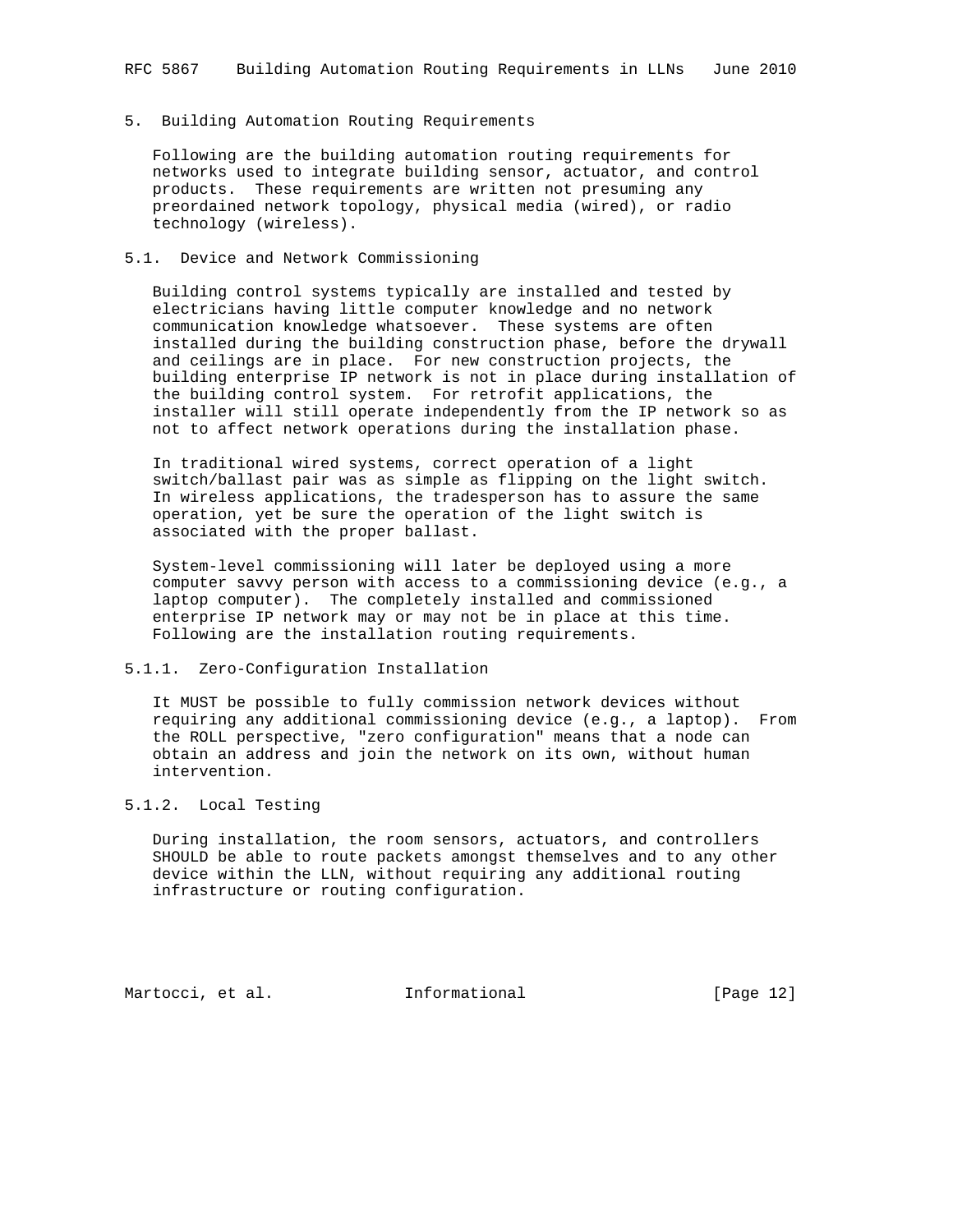## 5.1.3. Device Replacement

 To eliminate the need to reconfigure the application upon replacing a failed device in the LLN, the replaced device must be able to advertise the old IP address of the failed device in addition to its new IP address. The routing protocols MUST support hosts and routers that advertise multiple IPv6 addresses.

## 5.2. Scalability

 Building control systems are designed for facilities from 50,000 sq. ft. to 1M+ sq. ft. The networks that support these systems must cost-effectively scale accordingly. In larger facilities, installation may occur simultaneously on various wings or floors, yet the end system must seamlessly merge. Following are the scalability requirements.

# 5.2.1. Network Domain

 The routing protocol MUST be able to support networks with at least 2,000 nodes, where 1,000 nodes would act as routers and the other 1,000 nodes would be hosts. Subnetworks (e.g., rooms, primary equipment) within the network must support up to 255 sensors and/or actuators.

# 5.2.2. Peer-to-Peer Communication

 The data domain for commercial BMSs may sprawl across a vast portion of the physical domain. For example, a chiller may reside in the facility's basement due to its size, yet the associated cooling towers will reside on the roof. The cold-water supply and return pipes snake through all of the intervening floors. The feedback control loops for these systems require data from across the facility.

 A network device MUST be able to communicate in an end-to-end manner with any other device on the network. Thus, the routing protocol MUST provide routes between arbitrary hosts within the appropriate administrative domain.

## 5.3. Mobility

 Most devices are affixed to walls or installed on ceilings within buildings. Hence, the mobility requirements for commercial buildings are few. However, in wireless environments, location tracking of occupants and assets is gaining favor. Asset-tracking applications, such as tracking capital equipment (e.g., wheelchairs) in medical

Martocci, et al. 1nformational 1999 [Page 13]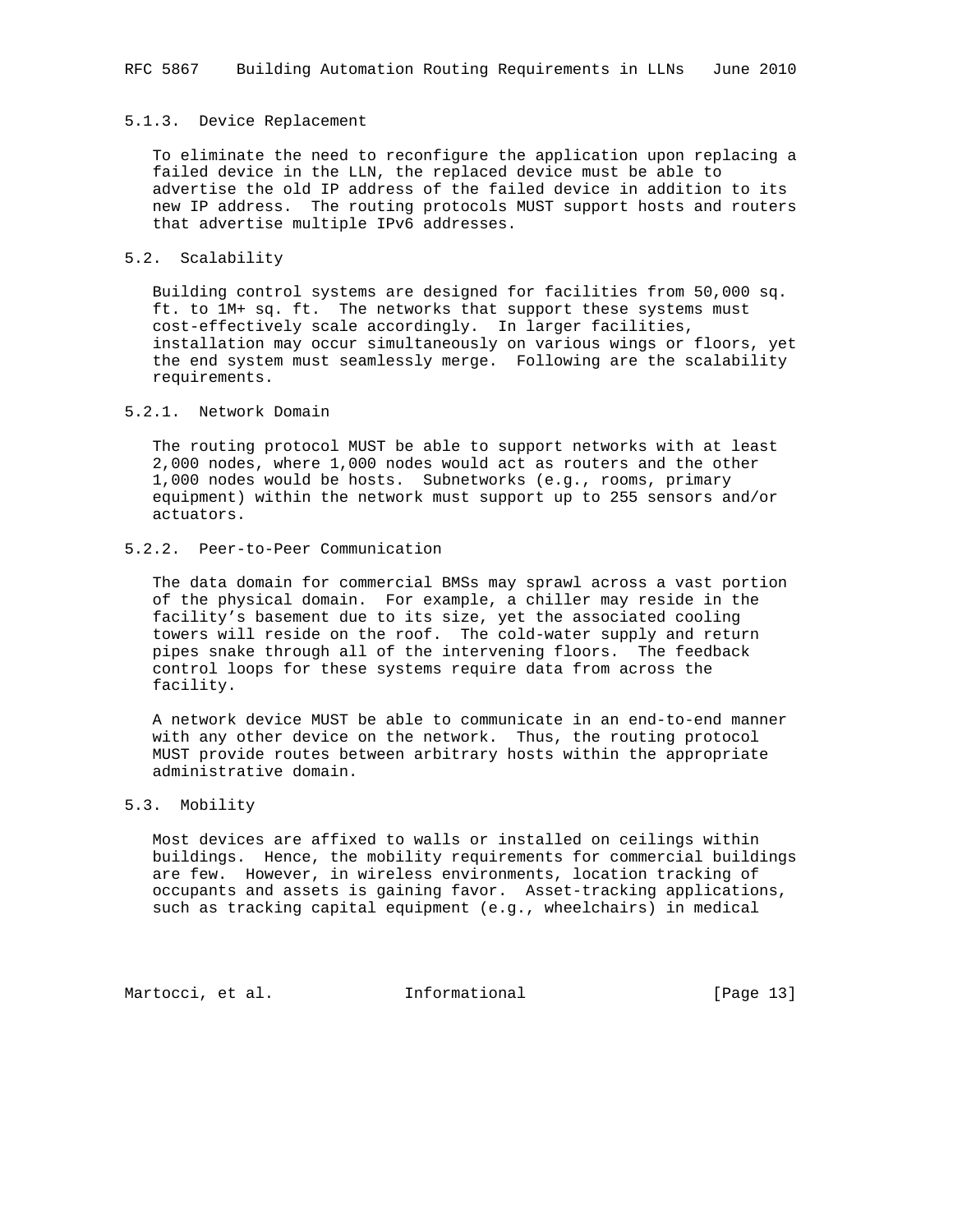facilities, require monitoring movement with granularity of a minute; however, tracking babies in a pediatric ward would require latencies less than a few seconds.

 The following subsections document the mobility requirements in the routing layer for mobile devices. Note, however, that mobility can be implemented at various layers of the system, and the specific requirements depend on the chosen layer. For instance, some devices may not depend on a static IP address and are capable of re establishing application-level communications when given a new IP address. Alternatively, mobile IP may be used, or the set of routers in a building may give an impression of a building-wide network and allow devices to retain their addresses regardless of where they are, handling routing between the devices in the background.

## 5.3.1. Mobile Device Requirements

 To minimize network dynamics, mobile devices while in motion should not be allowed to act as forwarding devices (routers) for other devices in the LLN. Network configuration should allow devices to be configured as routers or hosts.

5.3.1.1. Device Mobility within the LLN

 An LLN typically spans a single floor in a commercial building. Mobile devices may move within this LLN. For example, a wheelchair may be moved from one room on the floor to another room on the same floor.

 A mobile LLN device that moves within the confines of the same LLN SHOULD re-establish end-to-end communication with a fixed device also in the LLN within 5 seconds after it ceases movement. The LLN network convergence time should be less than 10 seconds once the mobile device stops moving.

## 5.3.1.2. Device Mobility across LLNs

 A mobile device may move across LLNs, such as a wheelchair being moved to a different floor.

 A mobile device that moves outside of its original LLN SHOULD re establish end-to-end communication with a fixed device also in the new LLN within 10 seconds after the mobile device ceases movement. The network convergence time should be less than 20 seconds once the mobile device stops moving.

Martocci, et al. 1nformational 1999 [Page 14]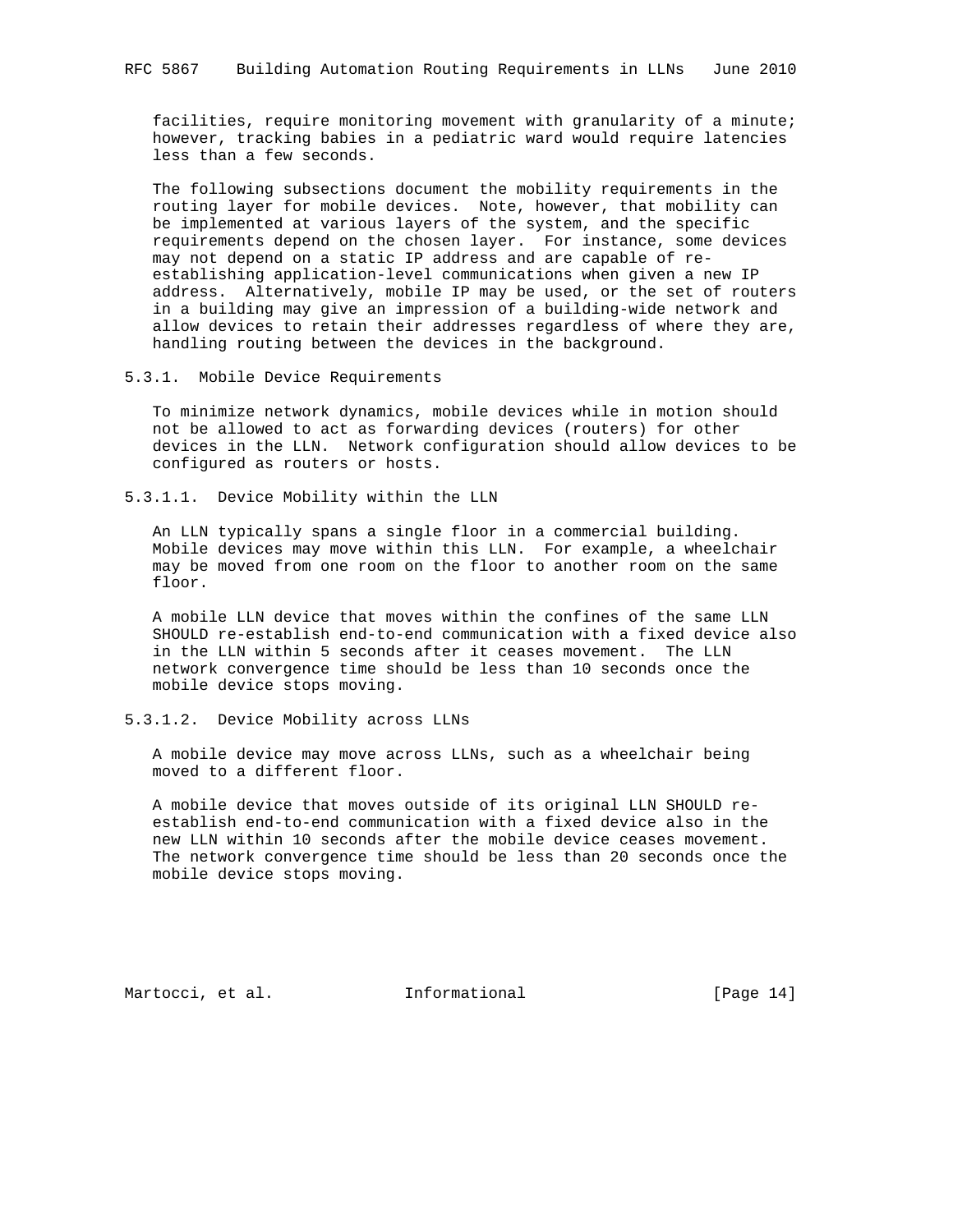## 5.4. Resource Constrained Devices

 Sensing and actuator device processing power and memory may be 4 orders of magnitude less (i.e., 10,000x) than many more traditional client devices on an IP network. The routing mechanisms must therefore be tailored to fit these resource constrained devices.

#### 5.4.1. Limited Memory Footprint on Host Devices

 The software size requirement for non-routing devices (e.g., sleeping sensors and actuators) SHOULD be implementable in 8-bit devices with no more than 128 KB of memory.

#### 5.4.2. Limited Processing Power for Routers

 The software size requirements for routing devices (e.g., room controllers) SHOULD be implementable in 8-bit devices with no more than 256 KB of flash memory.

### 5.4.3. Sleeping Devices

 Sensing devices will, in some cases, utilize battery power or energy harvesting techniques for power and will operate mostly in a sleep mode to maintain power consumption within a modest budget. The routing protocol MUST take into account device characteristics such as power budget.

 Typically, sensor battery life (2,000 mAh) needs to extend for at least 5 years when the device is transmitting its data (200 octets) once per minute over a low-power transceiver (25 mA) and expecting an application acknowledgment. In this case, the transmitting device must leave its receiver in a high-powered state, awaiting the return of the application ACK. To minimize this latency, a highly efficient routing protocol that minimizes hops, and hence end-to-end communication, is required. The routing protocol MUST take into account node properties, such as "low-powered node", that produce efficient low-latency routes that minimize radio "on" time for these devices.

 Sleeping devices MUST be able to receive inbound data. Messages sent to battery-powered nodes MUST be buffered by the last-hop router for a period of at least 20 seconds when the destination node is currently in its sleep cycle.

Martocci, et al. 1nformational 1999 [Page 15]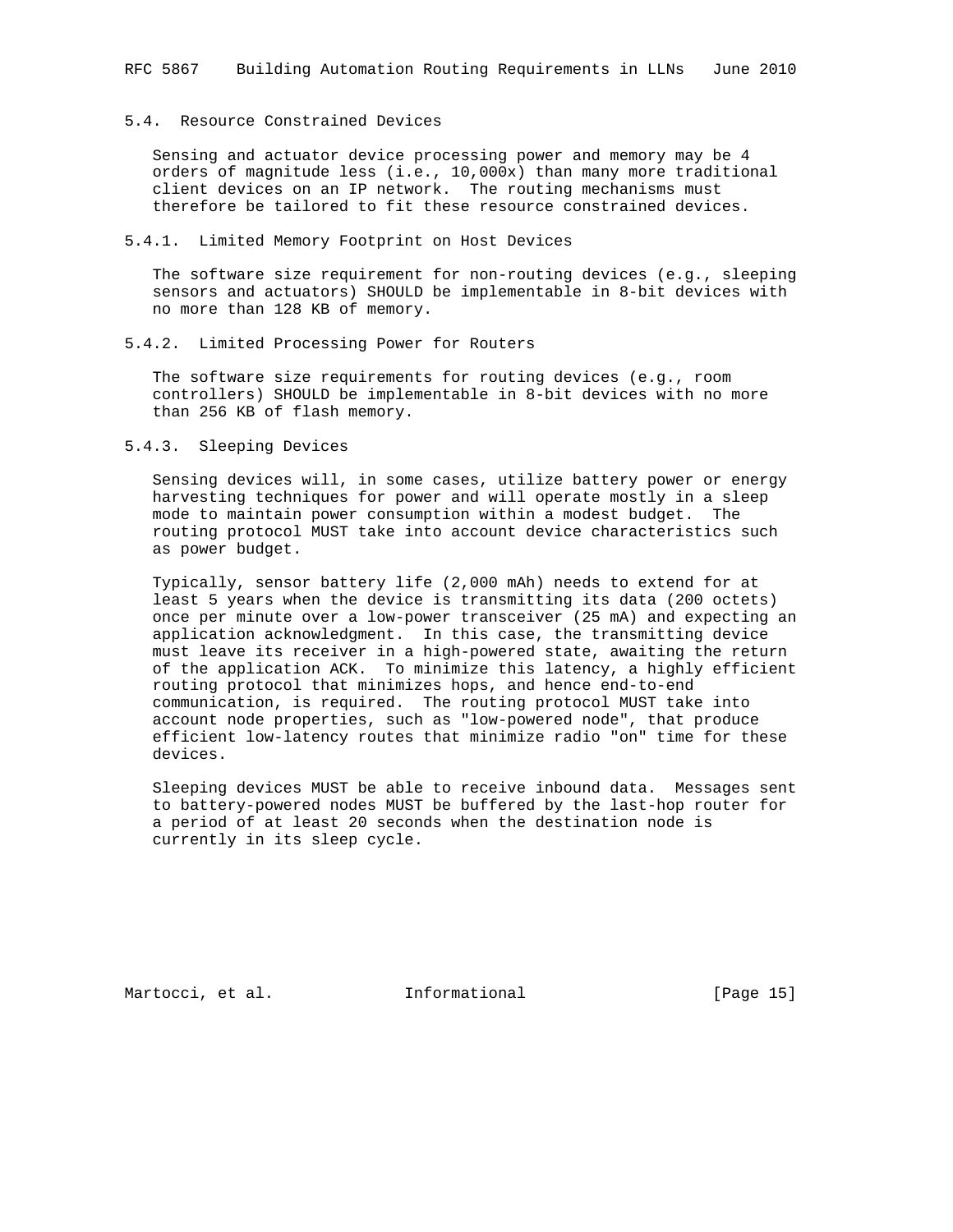## 5.5. Addressing

 Building management systems require different communication schemes to solicit or post network information. Multicasts or anycasts need to be used to decipher unresolved references within a device when the device first joins the network.

 As with any network communication, multicasting should be minimized. This is especially a problem for small embedded devices with limited network bandwidth. Multicasts are typically used for network joins and application binding in embedded systems. Routing MUST support anycast, unicast, and multicast.

## 5.6. Manageability

 As previously noted in Section 3.3, installation of LLN devices within a BMS follows an "outside-in" work flow. Edge devices are installed first and tested for communication and application integrity. These devices are then aggregated into islands, then LLNs, and later affixed onto the enterprise network.

 The need for diagnostics most often occurs during the installation and commissioning phase, although at times diagnostic information may be requested during normal operation. Battery-powered wireless devices typically will have a self-diagnostic mode that can be initiated via a button press on the device. The device will display its link status and/or end-to-end connectivity when the button is pressed. Lines-powered devices will continuously display communication status via a bank of LEDs, possibly denoting signal strength and end-to-end application connectivity.

 The local diagnostics noted above oftentimes are suitable for defining room-level networks. However, as these devices aggregate, system-level diagnostics may need to be executed to ameliorate route vacillation, excessive hops, communication retries, and/or network bottlenecks.

 In operational networks, due to the mission-critical nature of the application, the LLN devices will be temporally monitored by the higher layers to assure that communication integrity is maintained. Failure to maintain this communication will result in an alarm being forwarded to the enterprise network from the monitoring node for analysis and remediation.

Martocci, et al. 1nformational [Page 16]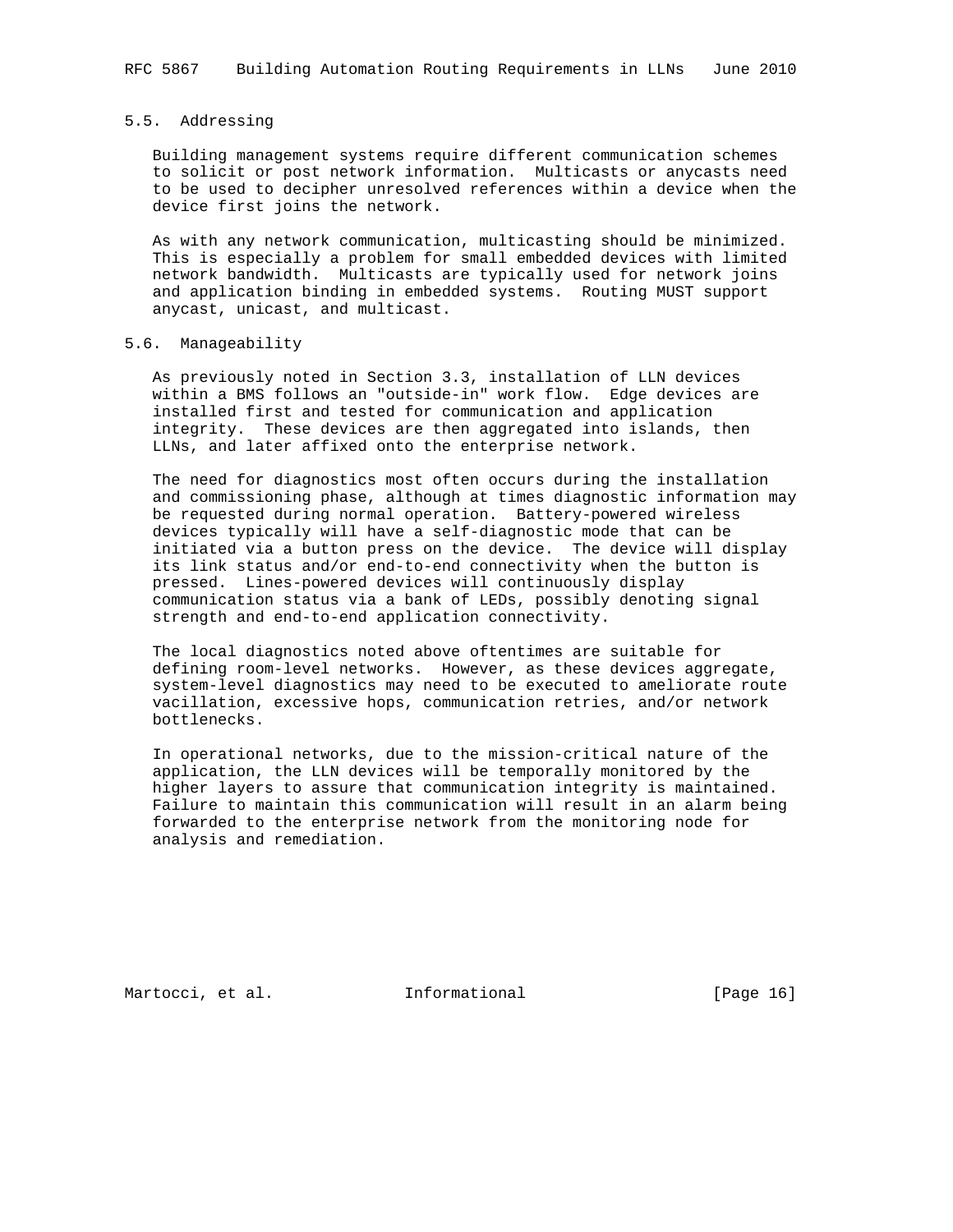In addition to the initial installation and commissioning of the system, it is equally important for the ongoing maintenance of the system to be simple and inexpensive. This implies a straightforward device swap when a failed device is replaced, as noted in Section 5.1.3.

## 5.6.1. Diagnostics

 To improve diagnostics, the routing protocol SHOULD be able to be placed in and out of "verbose" mode. Verbose mode is a temporary debugging mode that provides additional communication information including, at least, the total number of routed packets sent and received, the number of routing failures (no route available), neighbor table members, and routing table entries. The data provided in verbose mode should be sufficient that a network connection graph could be constructed and maintained by the monitoring node.

 Diagnostic data should be kept by the routers continuously and be available for solicitation at any time by any other node on the internetwork. Verbose mode will be activated/deactivated via unicast, multicast, or other means. Devices having available resources may elect to support verbose mode continuously.

### 5.6.2. Route Tracking

 Route diagnostics SHOULD be supported, providing information such as route quality, number of hops, and available alternate active routes with associated costs. Route quality is the relative measure of "goodness" of the selected source to destination route as compared to alternate routes. This composite value may be measured as a function of hop count, signal strength, available power, existing active routes, or any other criteria deemed by ROLL as the route cost differentiator.

# 5.7. Route Selection

 Route selection determines reliability and quality of the communication among the devices by optimizing routes over time and resolving any nuances developed at system startup when nodes are asynchronously adding themselves to the network.

# 5.7.1. Route Cost

 The routing protocol MUST support a metric of route quality and optimize selection according to such metrics within constraints established for links along the routes. These metrics SHOULD reflect metrics such as signal strength, available bandwidth, hop count, energy availability, and communication error rates.

Martocci, et al. 1nformational [Page 17]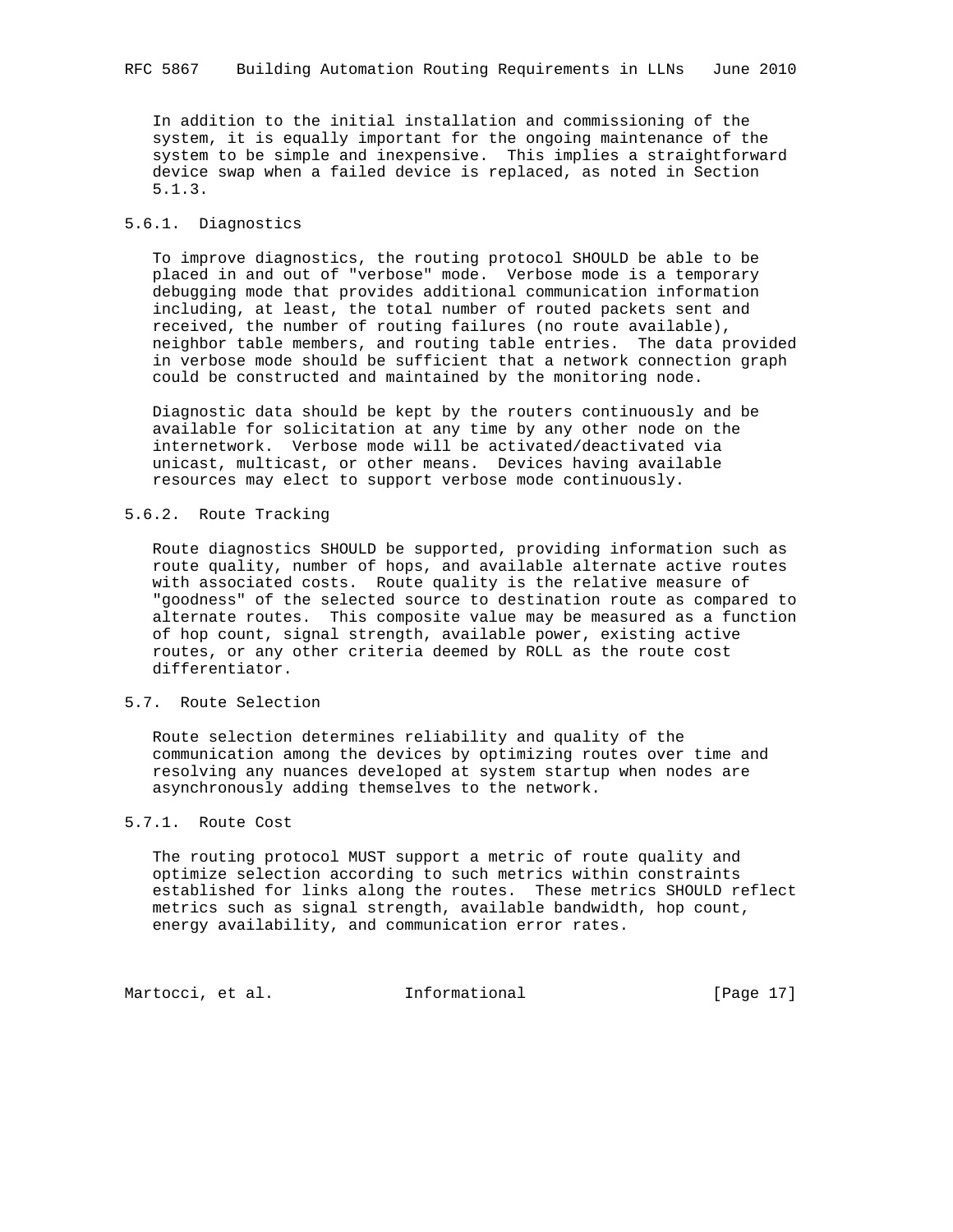## 5.7.2. Route Adaptation

 Communication routes MUST be adaptive and converge toward optimality of the chosen metric (e.g., signal quality, hop count) in time.

### 5.7.3. Route Redundancy

 The routing layer SHOULD be configurable to allow secondary and tertiary routes to be established and used upon failure of the primary route.

### 5.7.4. Route Discovery Time

 Mission-critical commercial applications (e.g., fire, security) require reliable communication and guaranteed end-to-end delivery of all messages in a timely fashion. Application-layer time-outs must be selected judiciously to cover anomalous conditions such as lost packets and/or route discoveries, yet not be set too large to over damp the network response. If route discovery occurs during packet transmission time (reactive routing), it SHOULD NOT add more than 120 ms of latency to the packet delivery time.

## 5.7.5. Route Preference

 The routing protocol SHOULD allow for the support of manually configured static preferred routes.

### 5.7.6. Real-Time Performance Measures

 A node transmitting a "request with expected reply" to another node must send the message to the destination and receive the response in not more than 120 ms. This response time should be achievable with 5 or less hops in each direction. This requirement assumes network quiescence and a negligible turnaround time at the destination node.

## 5.7.7. Prioritized Routing

 Network and application packet routing prioritization must be supported to assure that mission-critical applications (e.g., fire detection) cannot be deferred while less critical applications access the network. The routing protocol MUST be able to provide routes with different characteristics, also referred to as Quality of Service (QoS) routing.

Martocci, et al. 1nformational [Page 18]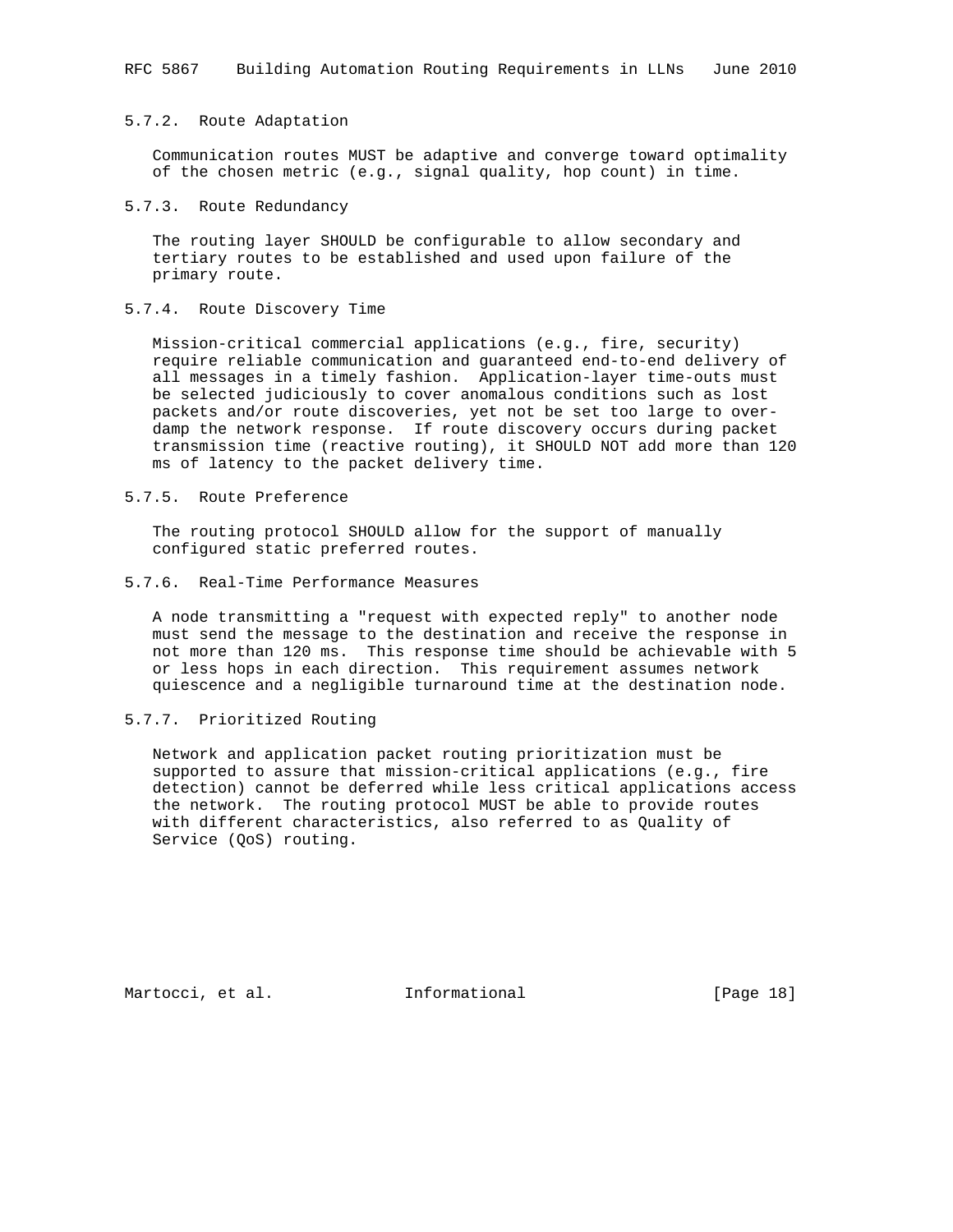### 5.8. Security Requirements

 This section sets forth specific requirements that are placed on any protocols developed or used in the ROLL building environment, in order to ensure adequate security and retain suitable flexibility of use and function of the protocol.

 Due to the variety of buildings and tenants, the BMSs must be completely configurable on-site.

 Due to the quantity of the BMS devices (thousands) and their inaccessibility (oftentimes above ceilings), security configuration over the network is preferred over local configuration.

 Wireless encryption and device authentication security policies need to be considered in commercial buildings, while keeping in mind the impact on the limited processing capabilities and additional latency incurred on the sensors, actuators, and controllers.

 BMSs are typically highly configurable in the field, and hence the security policy is most often dictated by the type of building to which the BMS is being installed. Single-tenant owner-occupied office buildings installing lighting or HVAC control are candidates for implementing a low level of security on the LLN, especially when the LLN is not connected to an external network. Antithetically, military or pharmaceutical facilities require strong security policies. As noted in the installation procedures described in Sections 3.3 and 5.2, security policies MUST support dynamic configuration to allow for a low level of security during the installation phase (prior to building occupancy, when it may be appropriate to use only diagnostic levels of security), yet to make it possible to easily raise the security level network-wide during the commissioning phase of the system.

#### 5.8.1. Building Security Use Case

 LLNs for commercial building applications should always implement and use encrypted packets. However, depending on the state of the LLN, the security keys may either be:

- 1) a key obtained from a trust center already operable on the LLN;
- 2) a pre-shared static key as defined by the general contractor or its designee; or
- 3) a well-known default static key.

Martocci, et al. 1nformational 1917 [Page 19]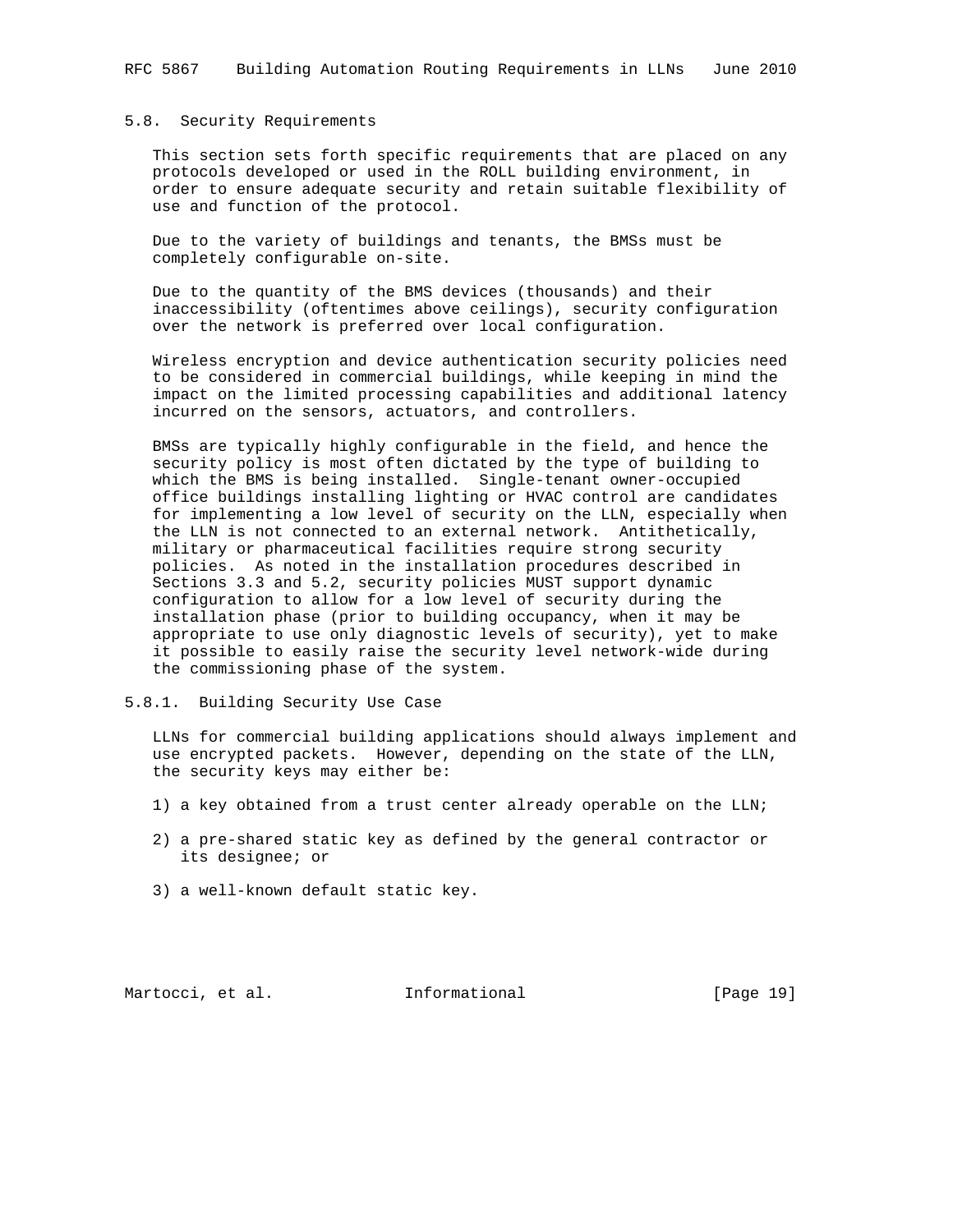Unless a node entering the network had previously received its credentials from the trust center, the entering node will try to solicit the trust center for the network key. If the trust center is accessible, the trust center will MAC-authenticate the entering node and return the security keys. If the trust center is not available, the entering node will check to determine if it has been given a network key by an off-band means and use it to access the network. If no network key has been configured in the device, it will revert to the default network key and enter the network. If neither of these keys were valid, the device would signal via a fault LED.

 This approach would allow for independent simplified commissioning, yet centralized authentication. The building owner or building type would then dictate when the trust center would be deployed. In many cases, the trust center need not be deployed until all of the local room commissioning is complete. Yet, at the province of the owner, the trust center may be deployed from the onset, thereby trading installation and commissioning flexibility for tighter security.

#### 5.8.2. Authentication

 Authentication SHOULD be optional on the LLN. Authentication SHOULD be fully configurable on-site. Authentication policy and updates MUST be routable over-the-air. Authentication SHOULD occur upon joining or rejoining a network. However, once authenticated, devices SHOULD NOT need to reauthenticate with any other devices in the LLN. Packets may need authentication at the source and destination nodes; however, packets routed through intermediate hops should not need reauthentication at each hop.

 These requirements mean that at least one LLN routing protocol solution specification MUST include support for authentication.

### 5.8.3. Encryption

### 5.8.3.1. Encryption Types

 Data encryption of packets MUST be supported by all protocol solution specifications. Support can be provided by use of a network-wide key and/or an application key. The network key would apply to all devices in the LLN. The application key would apply to a subset of devices in the LLN.

 The network key and application key would be mutually exclusive. The routing protocol MUST allow routing a packet encrypted with an application key through forwarding devices without requiring each node in the route to have the application key.

Martocci, et al. 1nformational [Page 20]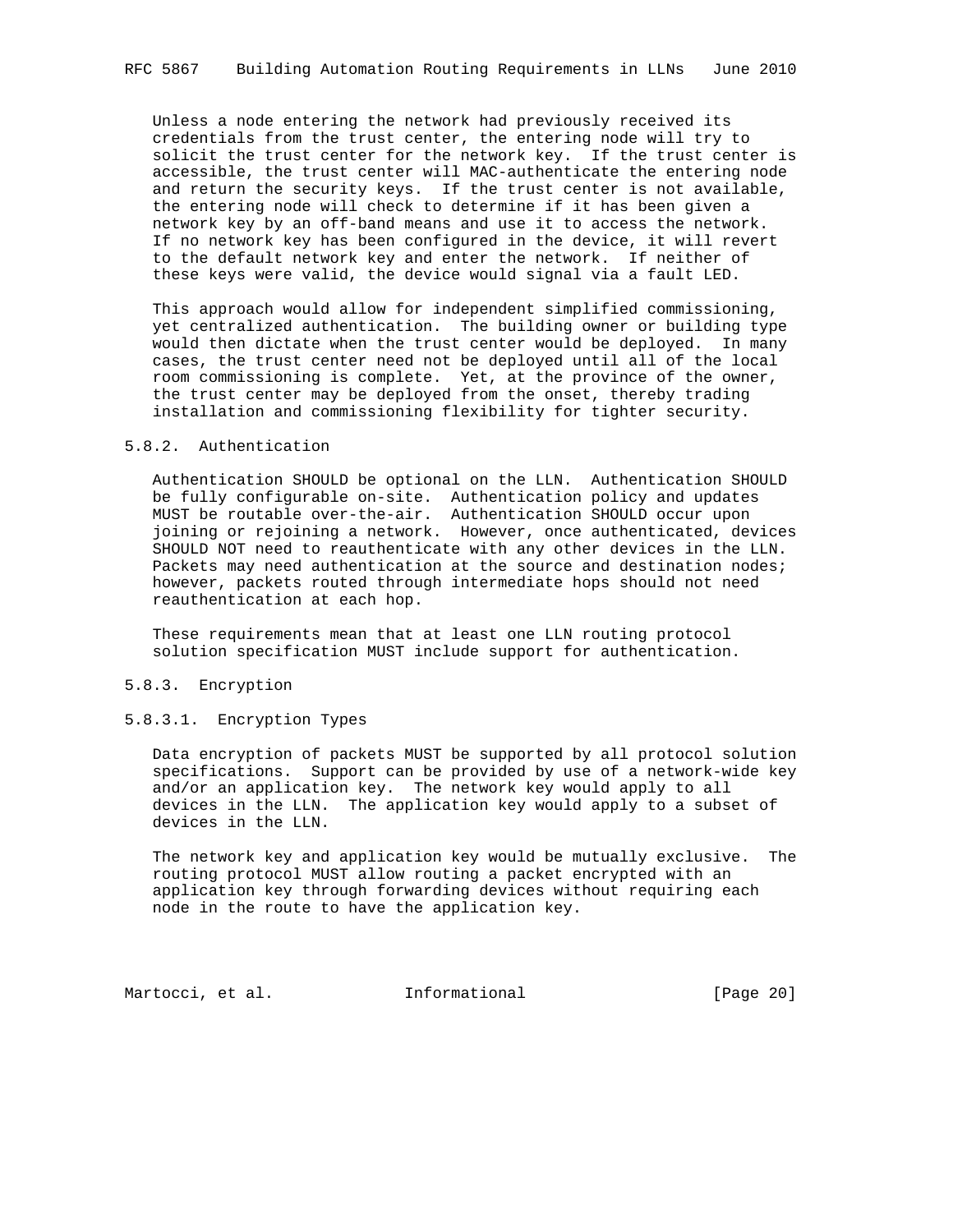## 5.8.3.2. Packet Encryption

 The encryption policy MUST support either encryption of the payload only or of the entire packet. Payload-only encryption would eliminate the decryption/re-encryption overhead at every hop, providing more real-time performance.

#### 5.8.4. Disparate Security Policies

 Due to the limited resources of an LLN, the security policy defined within the LLN MUST be able to differ from that of the rest of the IP network within the facility, yet packets MUST still be able to route to or through the LLN from/to these networks.

5.8.5. Routing Security Policies to Sleeping Devices

 The routing protocol MUST gracefully handle routing temporal security updates (e.g., dynamic keys) to sleeping devices on their "awake" cycle to assure that sleeping devices can readily and efficiently access the network.

6. Security Considerations

 The requirements placed on the LLN routing protocol in order to provide the correct level of security support are presented in Section 5.8.

 LLNs deployed in a building environment may be entirely isolated from other networks, attached to normal IP networks within the building yet physically disjoint from the wider Internet, or connected either directly or through other IP networks to the Internet. Additionally, even where no wired connectivity exists outside of the building, the use of wireless infrastructure within the building means that physical connectivity to the LLN is possible for an attacker.

 Therefore, it is important that any routing protocol solution designed to meet the requirements included in this document addresses the security features requirements described in Section 5.8. Implementations of these protocols will be required in the protocol specifications to provide the level of support indicated in Section 5.8, and will be encouraged to make the support flexibly configurable to enable an operator to make a judgment of the level of security that they want to deploy at any time.

 As noted in Section 5.8, use/deployment of the different security features is intended to be optional. This means that, although the protocols developed must conform to the requirements specified, the operator is free to determine the level of risk and the trade-offs

Martocci, et al. 1nformational [Page 21]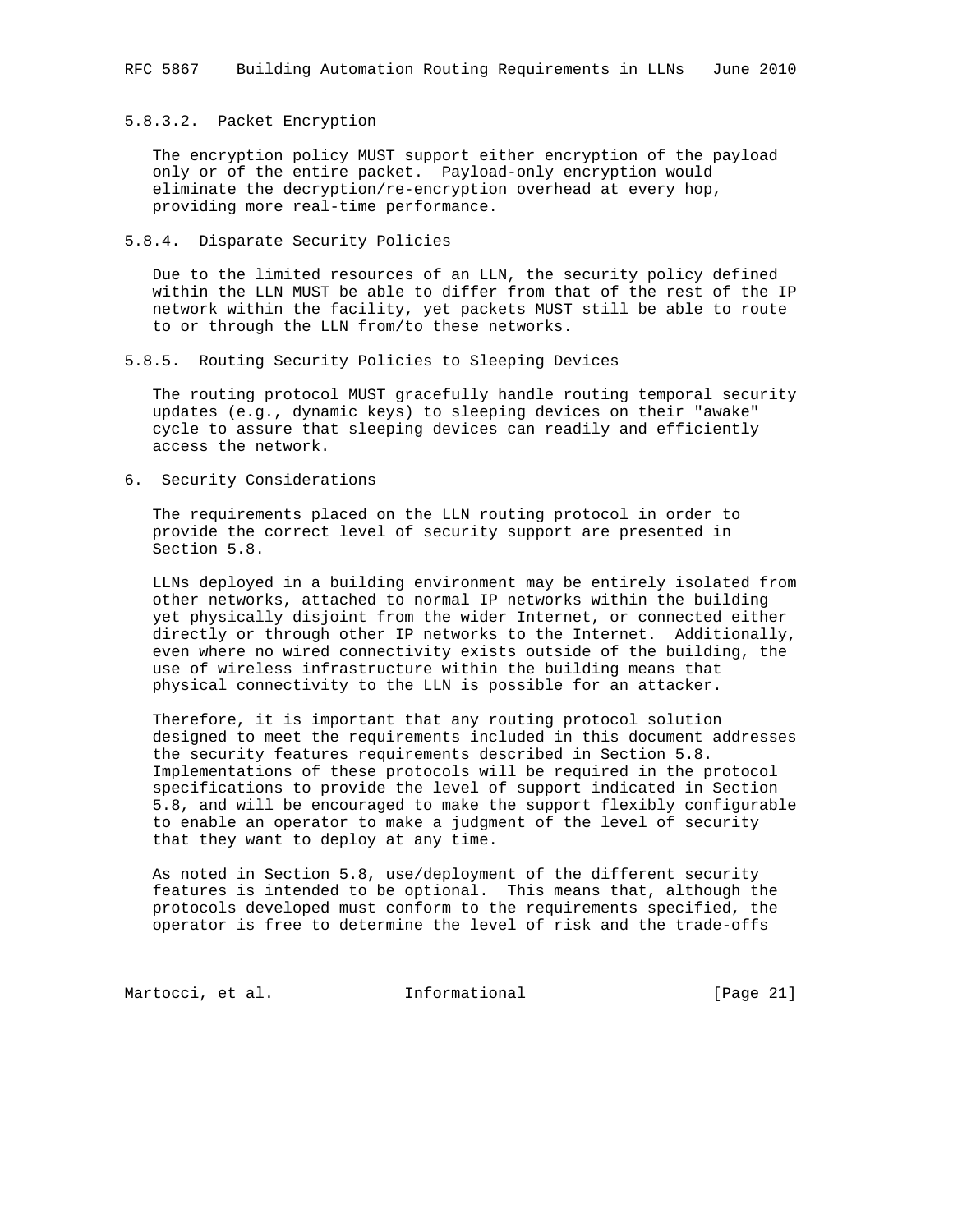against performance. An implementation must not make those choices on behalf of the operator by avoiding implementing any mandatory-to implement security features.

 This informational requirements specification introduces no new security concerns.

7. Acknowledgments

 In addition to the authors, JP. Vasseur, David Culler, Ted Humpal, and Zach Shelby are gratefully acknowledged for their contributions to this document.

- 8. References
- 8.1. Normative References

 [RFC2119] Bradner, S., "Key words for use in RFCs to Indicate Requirement Levels", BCP 14, RFC 2119, March 1997.

- 8.2. Informative References
	- [ROLL-TERM] Vasseur, JP., "Terminology in Low power And Lossy Networks", Work in Progress, March 2010.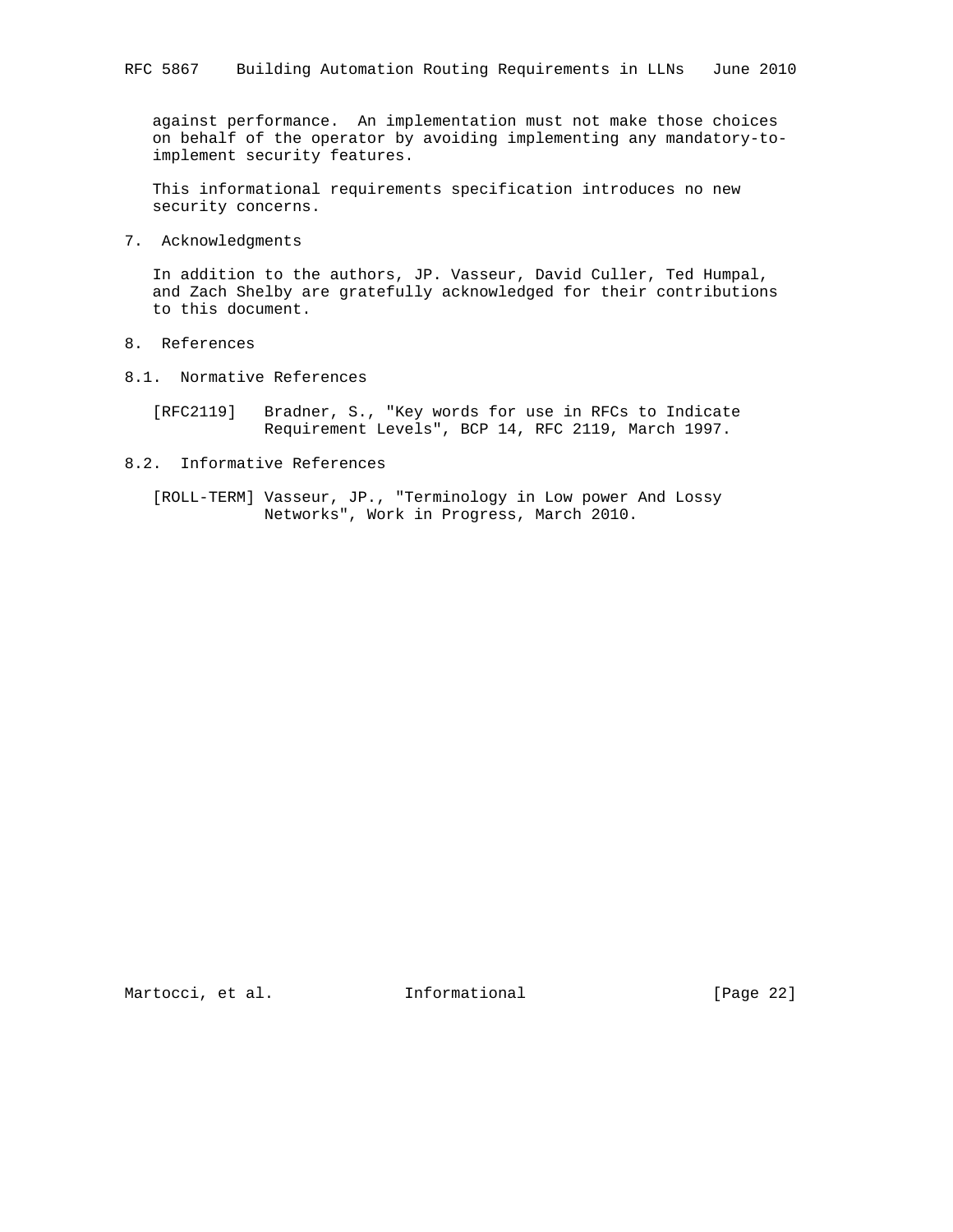Appendix A. Additional Building Requirements

 Appendix A contains additional building requirements that were deemed out of scope for ROLL, yet provided ancillary substance for the reader.

- A.1. Additional Commercial Product Requirements
- A.1.1. Wired and Wireless Implementations

 Vendors will likely not develop a separate product line for both wired and wireless networks. Hence, the solutions set forth must support both wired and wireless implementations.

A.1.2. World-Wide Applicability

Wireless devices must be supportable unlicensed bands.

- A.2. Additional Installation and Commissioning Requirements
- A.2.1. Unavailability of an IP Network

 Product commissioning must be performed by an application engineer prior to the installation of the IP network (e.g., switches, routers, DHCP, DNS).

- A.3. Additional Network Requirements
- A.3.1. TCP/UDP

Connection-based and connectionless services must be supported.

A.3.2. Interference Mitigation

 The network must automatically detect interference and seamlessly switch the channel to improve communication. Channel changes, and the nodes' responses to a given channel change, must occur within 60 seconds.

Martocci, et al. 1nformational [Page 23]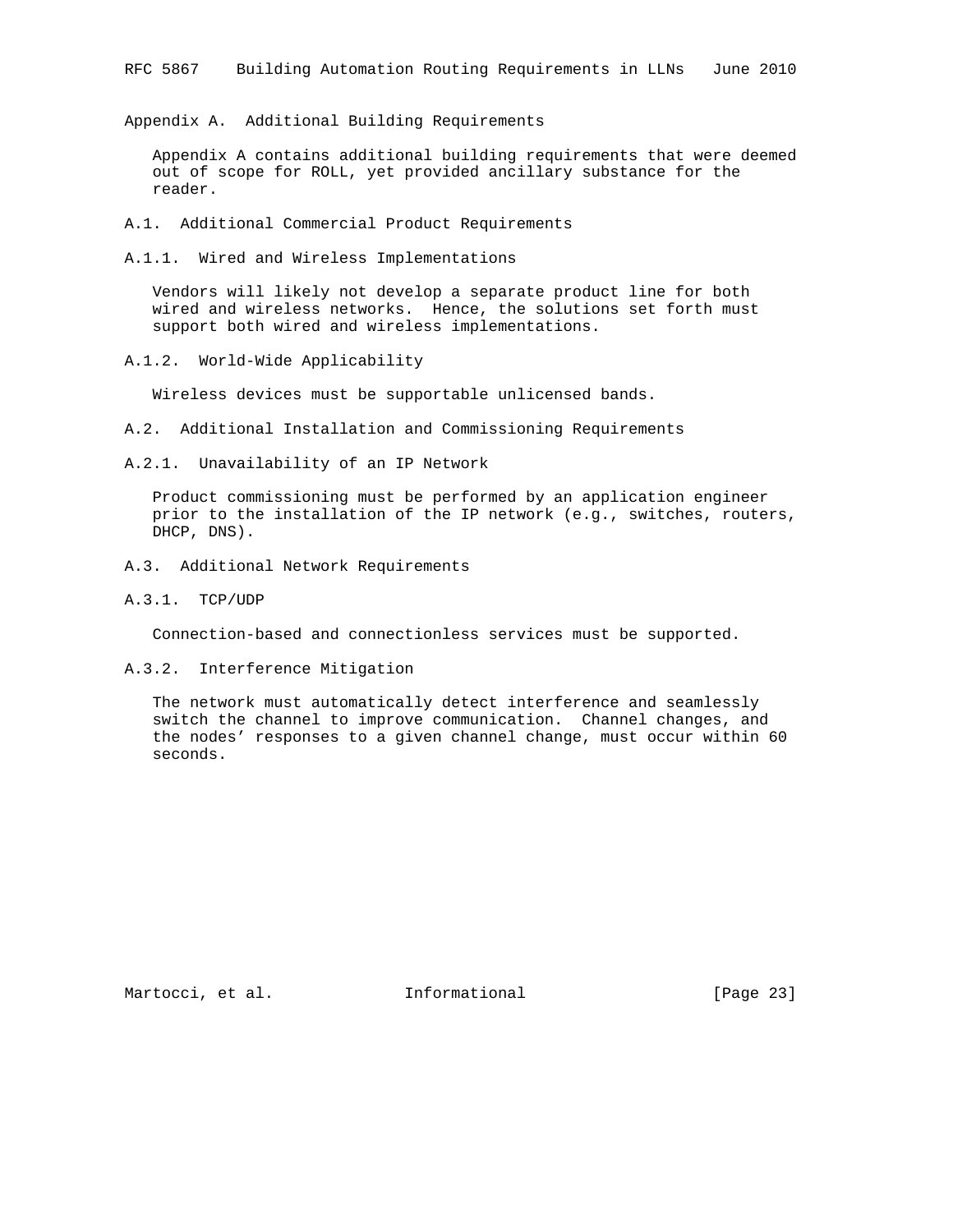A.3.3. Packet Reliability

 In building automation, it is required that the network meet the following minimum criteria:

 <1% MAC-layer errors on all messages, after no more than three retries;

 <0.1% network-layer errors on all messages, after no more than three additional retries;

<0.01% application-layer errors on all messages.

 Therefore, application-layer messages will fail no more than once every 100,000 messages.

A.3.4. Merging Commissioned Islands

 Subsystems are commissioned by various vendors at various times during building construction. These subnetworks must seamlessly merge into networks and networks must seamlessly merge into internetworks since the end user wants a holistic view of the system.

A.3.5. Adjustable Routing Table Sizes

 The routing protocol must allow constrained nodes to hold an abbreviated set of routes. That is, the protocol should not mandate that the node routing tables be exhaustive.

A.3.6. Automatic Gain Control

 For wireless implementations, the device radios should incorporate automatic transmit power regulation to maximize packet transfer and minimize network interference, regardless of network size or density.

A.3.7. Device and Network Integrity

 Commercial-building devices must all be periodically scanned to assure that each device is viable and can communicate data and alarm information as needed. Routers should maintain previous packet flow information temporally to minimize overall network overhead.

A.4. Additional Performance Requirements

A.4.1. Data Rate Performance

 An effective data rate of 20 kbit/s is the lowest acceptable operational data rate on the network.

Martocci, et al. 1nformational [Page 24]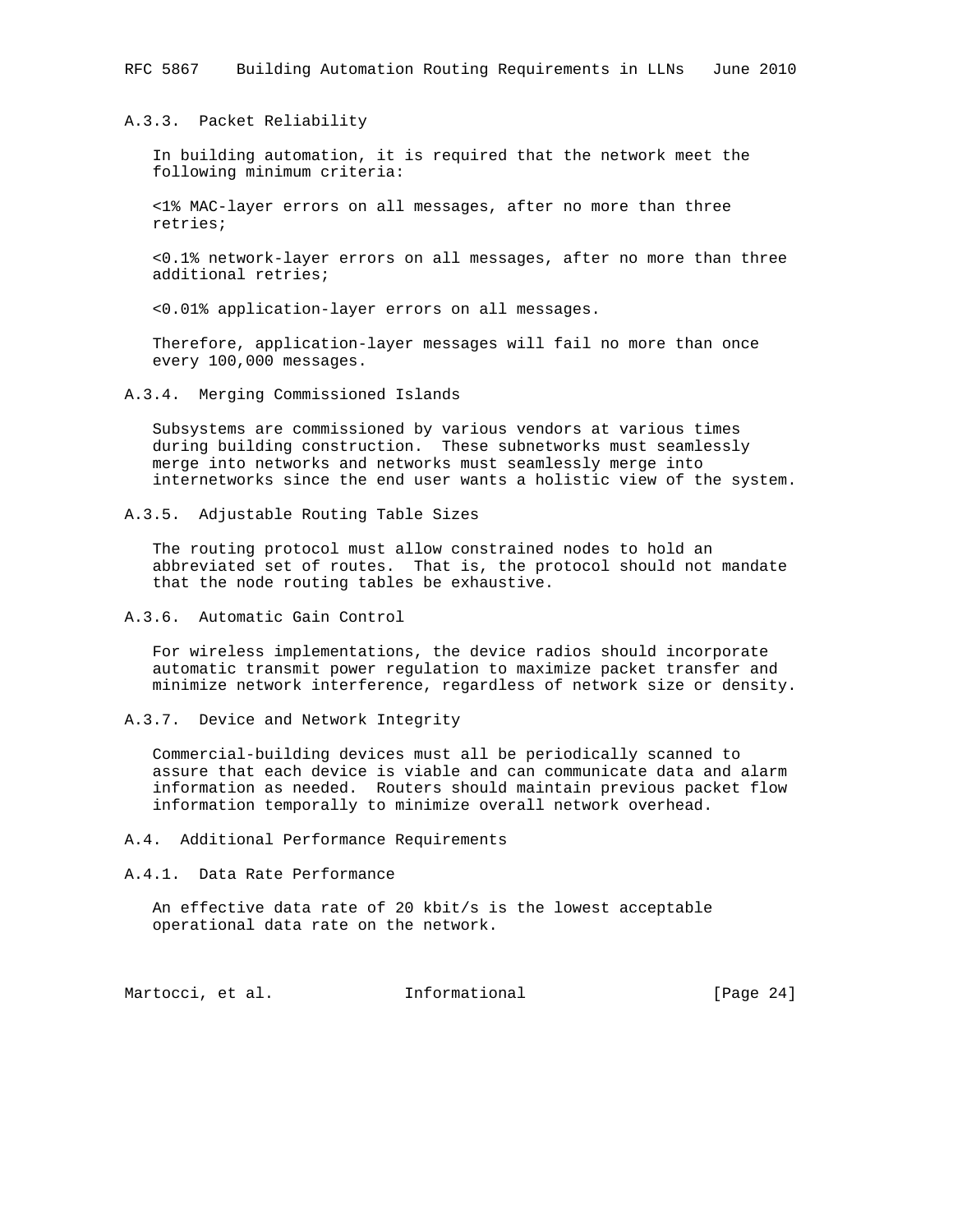# A.4.2. Firmware Upgrades

 To support high-speed code downloads, routing should support transports that provide parallel downloads to targeted devices, yet guarantee packet delivery. In cases where the spatial position of the devices requires multiple hops, the algorithm should recurse through the network until all targeted devices have been serviced. Devices receiving a download may cease normal operation, but upon completion of the download must automatically resume normal operation.

# A.4.3. Route Persistence

 To eliminate high network traffic in power-fail or brown-out conditions, previously established routes should be remembered and invoked prior to establishing new routes for those devices re entering the network.